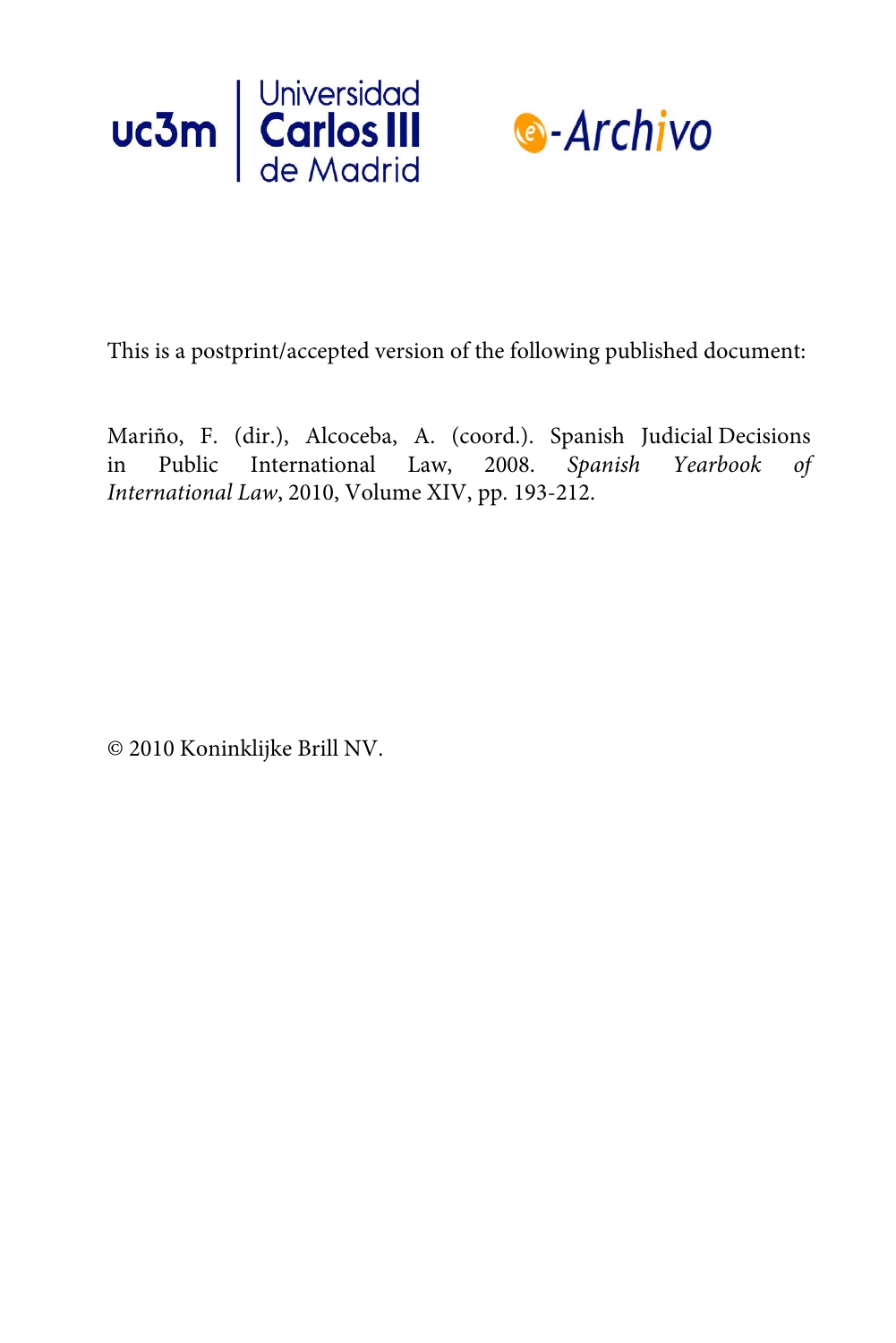# *Spanish Judicial Decisions in Public International Law, 2008*

The team which selected these cases was directed by Professor Fernando M. Mariño (University Carlos III) and coordinated by M. Amparo Alcoceba (Prof. Titular de Derecho internacional público. University Carlos III). It includes the following lecturers of the University Carlos III: A. Díaz, J. Escribano, A. Manero, F. Quispe, L. Rodríguez de las Heras, F. Vacas.

### **I. INTERNATIONAL LAW IN GENERAL**

### **II. SOURCES OF INTERNATIONAL LAW**

## **III. RELATIONSHIP BETWEEN INTERNATIONAL LAW AND MUNICIPAL**

1. Constitutional Court (CC) Ruling no. 129/2008 of 26 May Enforcement of Judgements of the European Court of Human Rights (ECHR)

"II. Legal Grounds

1

The Court is asked to declare Constitutional Court Appeal 220/2001, of 18 July (RTC 2001, 220 AUTO) null and void and not to admit the appeal for legal protection entered against the Decision by the Third Chamber of the Supreme Court of 28 September 1999 (RJ 1999, 7931) that dismissed the appeal to the Supreme Court of the National Court Decision of 14 February 1995 that, in turn, dismissed the administrative contentious appeal of the denial of damages by the Ministry of Justice as compensation for time spent in prison on criminal charges for which the subject was ultimately acquitted on the grounds of violation of the right to be presumed innocent. In support of said position it is stated that no internal reparation has been made for the fundamental right to be presumed innocent that the European Court of Human Rights (ECHR) found to have been violated. Such reparation would require nullification of Ruling 220/2001, of 18 July (RTC 2001, 220 AUTO), and continuation of the appeal for legal protection which was halted until the such time as the pertinent Ruling was made.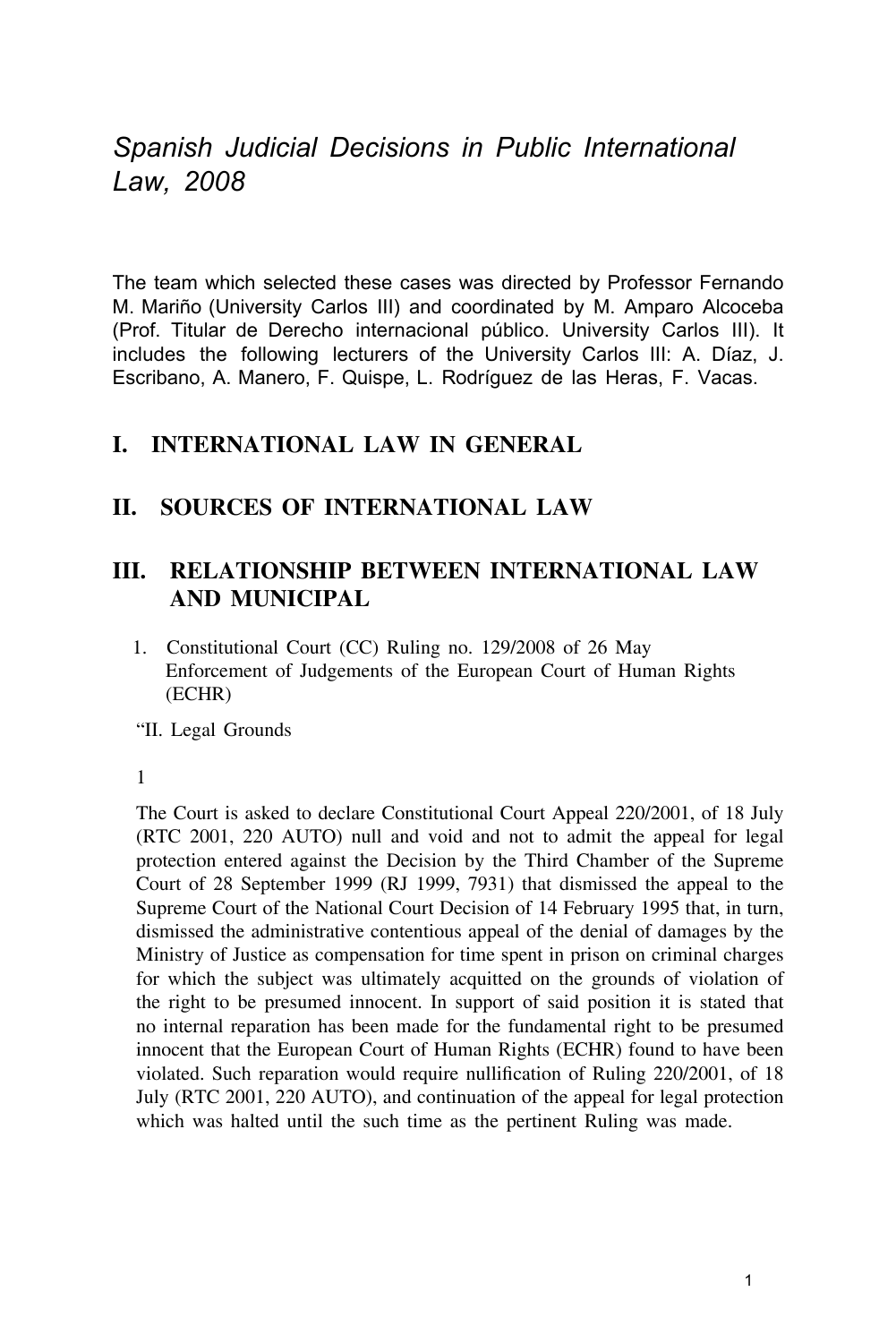#### 2

In accordance with the doctrine of this Court (most recently included in Constitutional Court Decision 197/2006, of 3 July [RTC 2006, 197], which highlights the specificity of CC Decision 245/1991 [RTC 1991, 245], as cited by the plaintiff in support of his application), «from the regulation of the Convention itself and its interpretation by the European Court, it is derived that Court rulings are declaratory in nature and do not, in and of themselves, nullify or amend the acts, in this case the Decisions, found to be contrary to the Convention. [...] From a perspective of International Law and its binding force (Art. 96 Spanish Constitution [ RCL 1978, 2836]), the Convention does not introduce a higher, supranational jurisdiction, in the technical sense of the term, into the internal legal order to review or directly control domestic judicial or administrative decisions, nor does it impose on Member States any specific procedural nullification or rescission measures to ensure reparation in the event the Convention is violated, as found by the Court». «The European Convention on Human Rights does not mandate that European Court of Human Rights Decisions be enforced domestically by nullifying the authority of *res judicata* and the enforcement of the national court decision that such Court found in violation of the Convention, nor does it confer on the subject the right to broaden the grounds as set forth under domestic Law in order to re-open the judicial proceedings which gave rise to a firm, enforceable Decision.»

Furthermore, the infringement of law set forth in the ECHR Decision is no longer current, as the European Court of Human Rights itself included in its Decision a compensatory statement that equitably repairs the harm set forth. As the Prosecutor states in his report, in Constitutional Court Appeal 96/2001, of 24 April (RTC 2001, 96 AUTO), the full Court accepted that when the European Court of Human Rights establishes equitable compensation at the expense of the Spanish State as a form of reparation, the Court's Decision must be considered as being executed by such compensation. Thus, having judged the applicability of compensating the plaintiff for the prison time served on charges of which he was ultimately acquitted, it is all the more necessary to consider that the injury has been repaired and that, therefore, the alleged injury is not current but rather past.

Therefore the Section

RULES

To dismiss the application for nullification of Constitutional Court Appeal 220/2001, of 18 July, as set forth in this appeal for legal protection."

### **IV. SUBJECTS OF INTERNATIONAL LAW**

1. Dec. by the High Court of Justice of the Basque Country of 8 April 2008 Appeal for Reversal no. 3029/2007 Drafted by: H.H. Manuel Díaz de Rábago Villar Immunity from attachment of property of a foreign State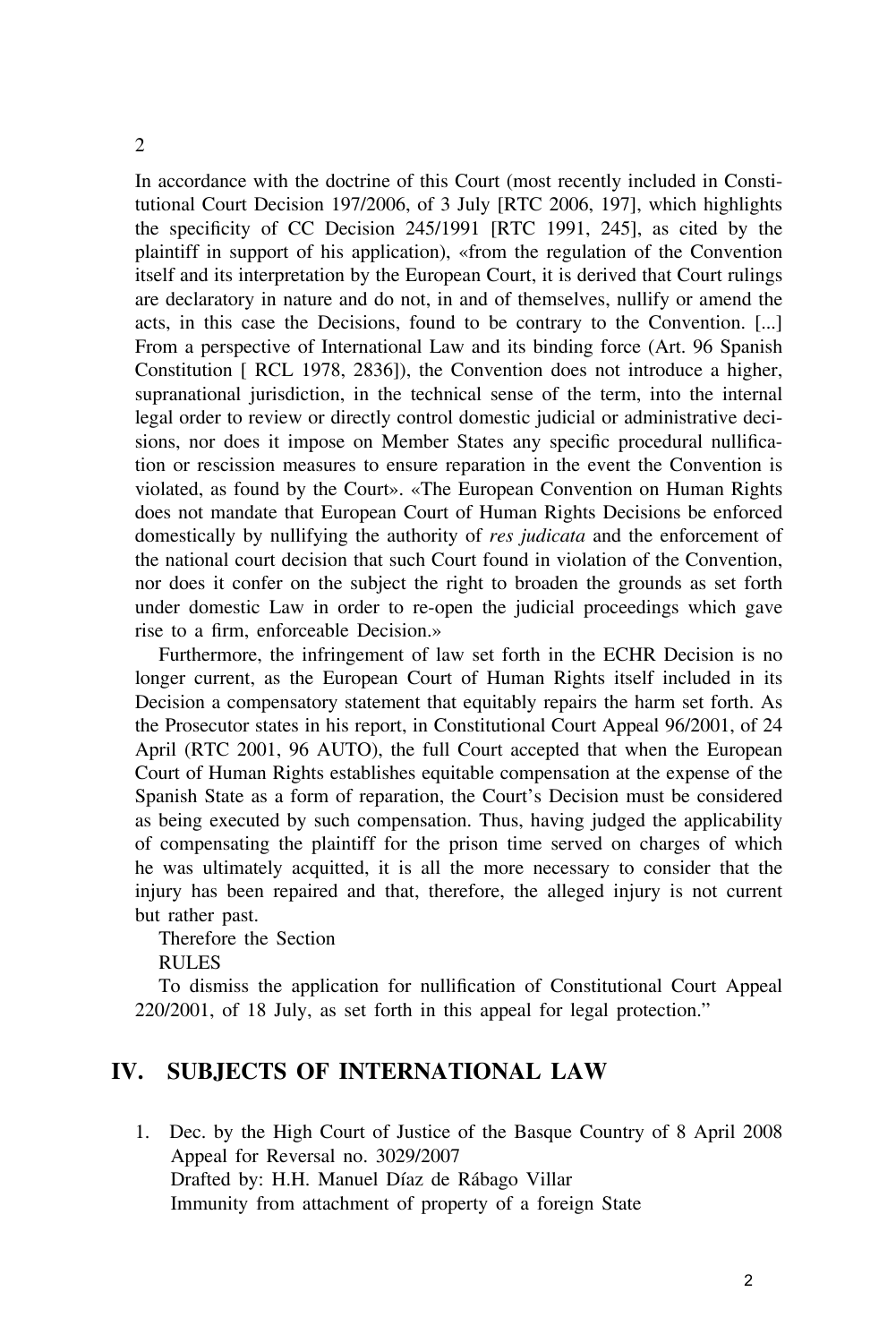#### "FIRST

The United States of America entered before this Court an appeal for reversal of the Decision by Labour Court No. 3 of Bilbao of 4 October 2007 that confirmed its rulings of 27 March and 29 May of the same year which, in the enforcement proceedings underway against said State to settle a pending payment of 91,421 euros of principal and 20,112.67 euros of interest and costs, ordered the seizure of the amounts to be reimbursed for VAT by the Tax Agency, as well as disbursement of the money obtained in partial compliance (34,894.97 euros) and service of the payment orders to the executants.

The appeal for reversal, based on whether the protection rule was paragraph a) or c) of Art. 191 of the reconsolidated text of the Law on Labour Procedure (RCL 1995, 1144, 1563) (Law on Labour Procedure), set forth two grounds on which it claimed, in essence, that the decision was illegal because the property was not subject to embargo since it was covered by immunity as property linked to the exercise of sovereignty in our country, and wherefore the appellant considers its right to effective judicial protection, as set forth in Art. 24.1 of our Constitution (RCL 1978, 2836) and Arts. 605, 606 and 609 of the Law on Civil Procedure (RCL 2000, 34, 962 and RCL 2001, 1892), in relation to Art. 22-3 of the 1961 Vienna Convention on Diplomatic Relations (RCL 1968, 155, 641), Art. 31 of the 1963 Vienna Convention on Consular Relations (RCL 1970, 395), Art. 3 of Royal Decree 3485/2000, of 29 December (RCL 2000, 3040), on Diplomatic, Consular and International Organization allowances and exemptions, and Constitutional doctrine based on Decisions 107/1992, of 1 July (RTC 1992, 107), 292/1994, of 27 October (RTC 1994, 292), and 176/2001, of 17 September (RTC 2001, 176), was violated. It its arguments it sets forth that reimbursement of VAT amounts affects transactions or property linked precisely to a sovereign right and that it would be entitled to immunity even if they arose from another type of transactions or property, pursuant to criteria applied by the Constitutional Court in the first of such decisions regarding the embargo of current accounts.

The complainants have opposed the appeal by invoking the same Constitutional Court Decisions and its Ruling 112/2002, of 1 July (RTC 002, 112 AUTO).

Before examining the matter and because it is not a minor issue, we set forth that the enforcement action was constituted in April 1996, enforcement was dispatched on 10 February 1997, and the enforcement proceeding was totally sterile until the embargo in question. A ruling of insolvency was issued for the United States of America on 8 March 2005, wherein enforcement measures included documentation evidencing the diplomatic treatment followed in compliance with said decision, showing, *inter alia*: 1) that the reason why the United States of America refused to voluntarily comply with the decision was that it considered that its decision to close its Consulate in Bilbao pertained to its sovereignty and it therefore did not have to pay any compensation over what corresponded to a lawful dismissal owing to cancellation of employment; 2) that the Tax Agency, in complying with the VAT embargo order, had set forth its criteria that it considered the property not subject to embargo because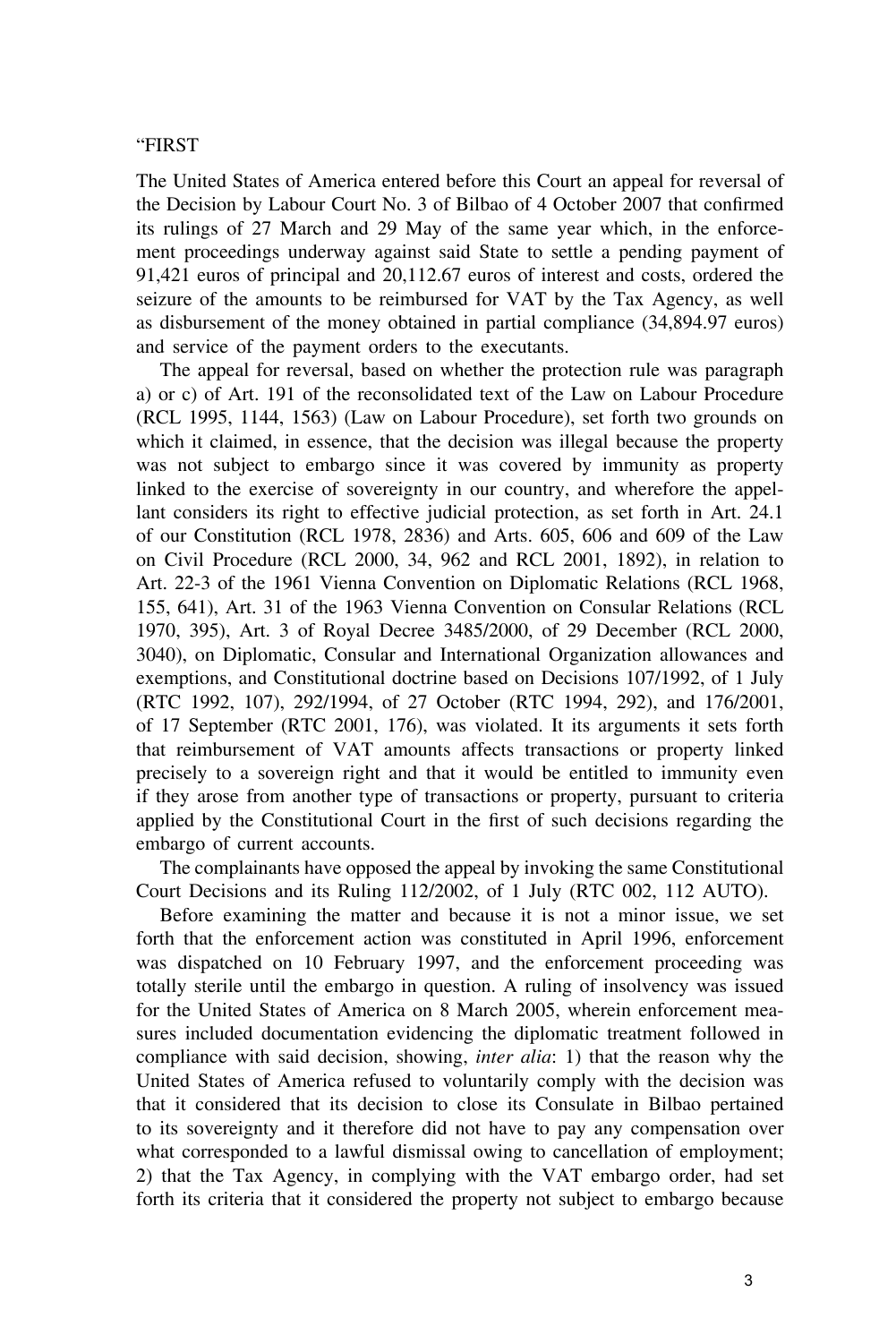the reimbursement was a result of the exemption from tax that foreign States enjoy in the *imperi* activity pertaining to their diplomatic and consular activities; 3) that the State Attorney also expressed to the Court that he considered this property not subject to embargo under Art. 22.3 of the Vienna Convention on Diplomatic Relations.

 $\left( \ldots \right)$ 

#### **FOURTH**

A) Not all a debtor's assets are subject to embargo, even if it means that a decision goes unenforced. The right to effective judicial protection of those who have obtained a firm court decision to be paid an amount is not necessarily violated therefore, since in the assessment of the interests at stake, other values can be considered to take precedence. Arts. 605, 606 and 607 of the Law on Civil Procedure (RCL 2000, 34, 962 and RCL 2001, 1892) contain premises involving property not subject to embargo, including property declared as such by some other legal provision or by Treaties ratified by Spain, nullifying any embargo of property not subject to embargo (Art. 609 Law on Civil Procedure).

In its Decision 107/1992 (RTC 1992, 107), our Constitutional Court set forth important guidelines in this matter relating to the property of foreign debtor States, and reiterated them in its Decisions 292/1994 (RTC 1994, 292) and 176/2001 (RTC 2001, 176) (cited above) and 18/1997, of 10 of February (RTC 1997, 18) as follows: 1) the immunity from enforcement of certain property of States is compatible with this fundamental right, but an undue extension or broadening of such provisions is not; 2) the property of diplomatic and consular missions of States is totally immune from enforcement, since it is protected by the Vienna Treaties referred to in the appeal. This guarantee affects mission and consular office premises, furnishings and other effects located therein, and means of transport. The current bank accounts used for their operation are considered to be included among such property under International Law, even when they serve activities not directly linked to acts of sovereignty (owing to the impossibility of differentiating balances and investigating movements); 3) with regard to the rest of a State's property, the property involved in the State's right of sovereignty is not subject to embargo, but the property related to its acts of management is; 4) the enforcement activity aimed at achieving compliance with the decision should involve, if necessary, collaboration by the Ministries of Finance and Foreign Affairs, and the latter may even be called upon to take appropriate steps through diplomatic channels.

This is doctrine that is not challenged by either the appellant or the plaintiffs. The discrepancy is in the determination of whether the embargoed VAT falls under such immunity.

B) The Chamber shares the opinion of the Court that has found the property to be subject to embargo for several reasons.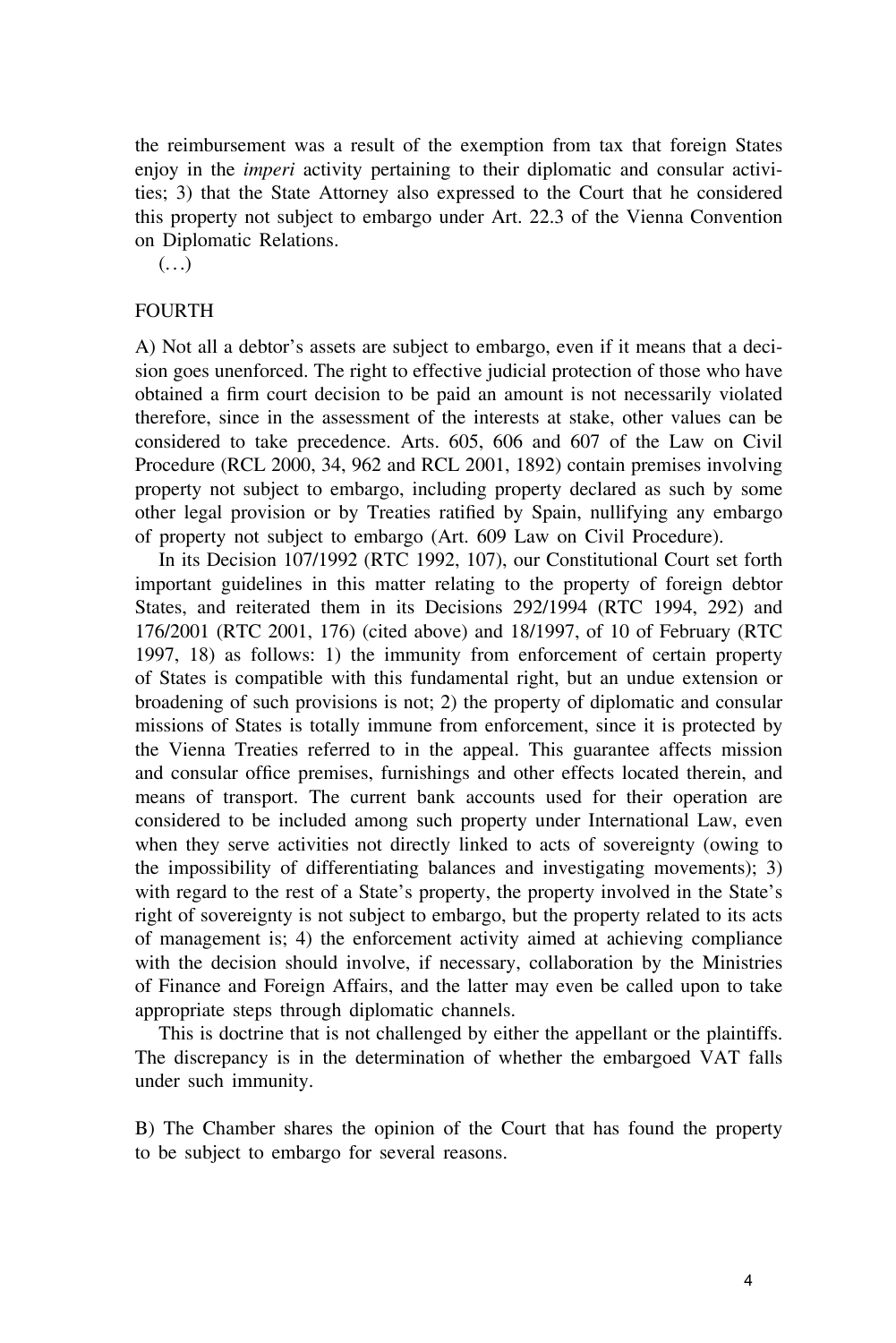As a preliminary matter, we point out that neither the appealed decision nor those on which it is based accredit that the VAT to be reimbursed derives exclusively from the exemptions contemplated under Art. 3 of Royal Decree 3485/2000 (RCL 2000, 3040), nor does the appeal seek to present any such position, which is unequivocally factual in nature, through proper channels. It is true, nonetheless, that the appeal makes reference to a 4 June 2007 letter sent by the Tax Agency to the Court in the proceedings (pages 551 to 553 of the case file), in which the Executive Delegate of the Agency does so state, and therefore an interpretation of the scope of the complaint appropriately informed by criteria favouring the provision of judicial protection could allow us to take it into consideration. In that case, in the view of this Chamber, there arises an overriding to deny the non-embargo ability of this property, since it is a right of credit that arises solely, as the Court correctly reasons, from a tax privilege, which cannot be equated with property protected by absolute immunity from enforcement by the Vienna Conventions, as property of the Diplomatic or Consular Missions of a Foreign State that is involved in their operation. This lack of comparability is shown not only by the difference in type of property from one to the other (in one case, right over the property that the State itself has linked to its exercise of its sovereignty; on the other, the right of credit recognised by the State where the sovereignty is being exercised and which said State limits, additionally to criteria of reciprocity, as set forth in Art. 3 of the above mentioned Royal Decree). The constitutional criteria set forth previously comes into play here in regard to non-extension of immunity from enforcement when interpreting or applying its rules, precisely so as not to affect the right to effective judicial protection of those who have obtained a decision in their favour and do not achieve its compliance by the party ordered to so do.

This conclusion is further reinforced when the real reason the appellant refuses to comply voluntarily with the payment to which it was sentenced by firm decision is found, which is the questioning of the same enforcement order, refusing to comply with it for reasons that reveal its refusal to subject itself to our sovereignty to interpret compliance with Spanish labour law, as revealed by the response received through diplomatic channels by the Ministry of Foreign Affaire, when the Court resorted thereto in order, through such channels to achieve compliance with its Decision. In the face of such an attitude, revealing an obstructionist attitude in regard to complying with the Decision, after ten years of unfruitful enforcement efforts against a State regarding which maintaining that it is insolvent is an exercise of sarcasm, the right of effective judicial protection of the plaintiffs should be protected in an effective way, as done by the appealed order, in what constitutes a second reason to ratify the embargo ordered, following the line of defence of said fundamental right as under Constitutional Court Decision 18/1997 (RTC 1997, 18) in a case which was also involved a protracted, unproductive enforcement against a foreign State (Equatorial Guinea) and in which the enforcement was ultimately shelved (although only provisionally as is proper to labour cases) without exhausting the means still available, such as proceeding through diplomatic channels or the embargo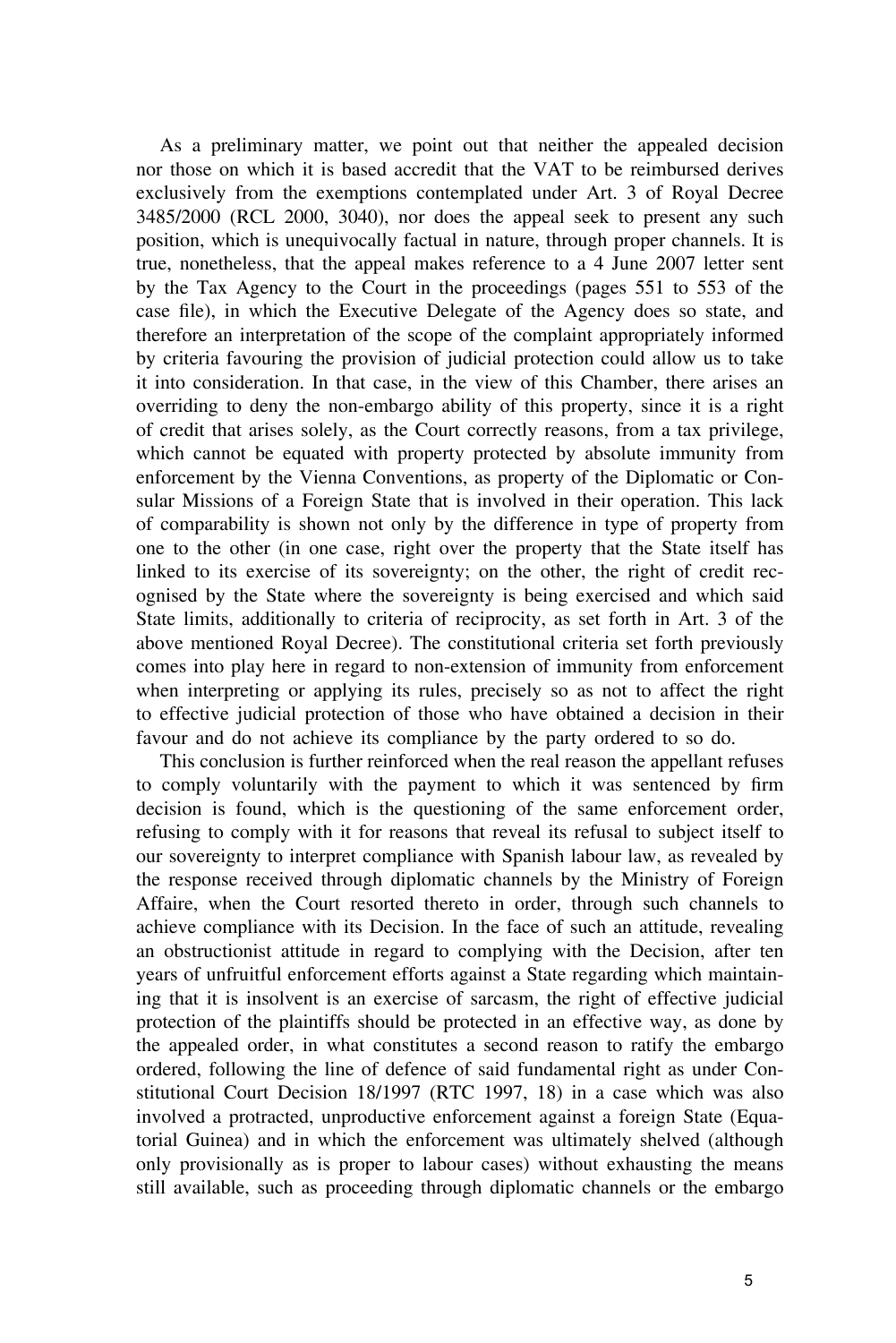of amounts Spain recognises as being owed to such State as credit, aid, or subsidy not resulting from international treaty.

For the reasons stated above, the appeal should be dismissed.

 $\left( \ldots \right)$ WE HEREBY RULE

1º

To dismiss the appeal for reversal entered by the legal representatives of the United States of America against the Order by Labour Court No. 3 of Bilbao, of 4 October 2007, which is the enforcement of the Decision set forth in case 151/1996, brought by Mr. Jesus Luis y Ms. Mari Trini, against the appellant, and confirm the appealed Decision.

 $(\ldots)$ ".

### **V. THE INDIVIDUAL IN INTERNATIONAL LAW**

1. CC Dec. No. 52/2008 of 14 April Fundamental right not to be subjected to torture

"II. Legal Grounds

1

The object of this appeal is to determine whether the resolutions appealed have violated the right of the appellant to physical and moral integrity (Art. 15 Spanish Constitution), to effective judicial protection (Art. 24.1 Spanish Constitution) and to due process of law (Art. 24.2 Spanish Constitution), in the stay and provisional shelving of criminal proceedings brought on a charge of torture, without having carried out all procedures relevant to reaching such a decision.

2

This Court has had the opportunity to rule on the requirements arising from the right to effective judicial protection (Art. 24.1 Spanish Constitution [RCL 1978, 2836]) in relation to judicial decisions to stay the criminal complaints brought regarding charges of torture or inhumane or degrading treatment in recent Constitutional Court Decisions 224/2007, of 22 October (RTC 2007, 224), and 34/2008, of 25 February (RTC 2008, 34).

This Court has underlined in said CC Dec. 34/2008, in line with ECHR jurisprudence of on this matter (for all, ECHR Decs. of 16 December 2003 [ECHR 2003, 82], Kmetty vs. Hungary, §37 and of 2 November 2004 [ECHR 2004, 65], Martinez Sala and others vs. Spain, §156), that the right to effective judicial protection of a person who complains of having been the victim of torture or inhumane or degrading treatment, according to the reinforced rule of motivation, requires a grounded and legally-based decision in accordance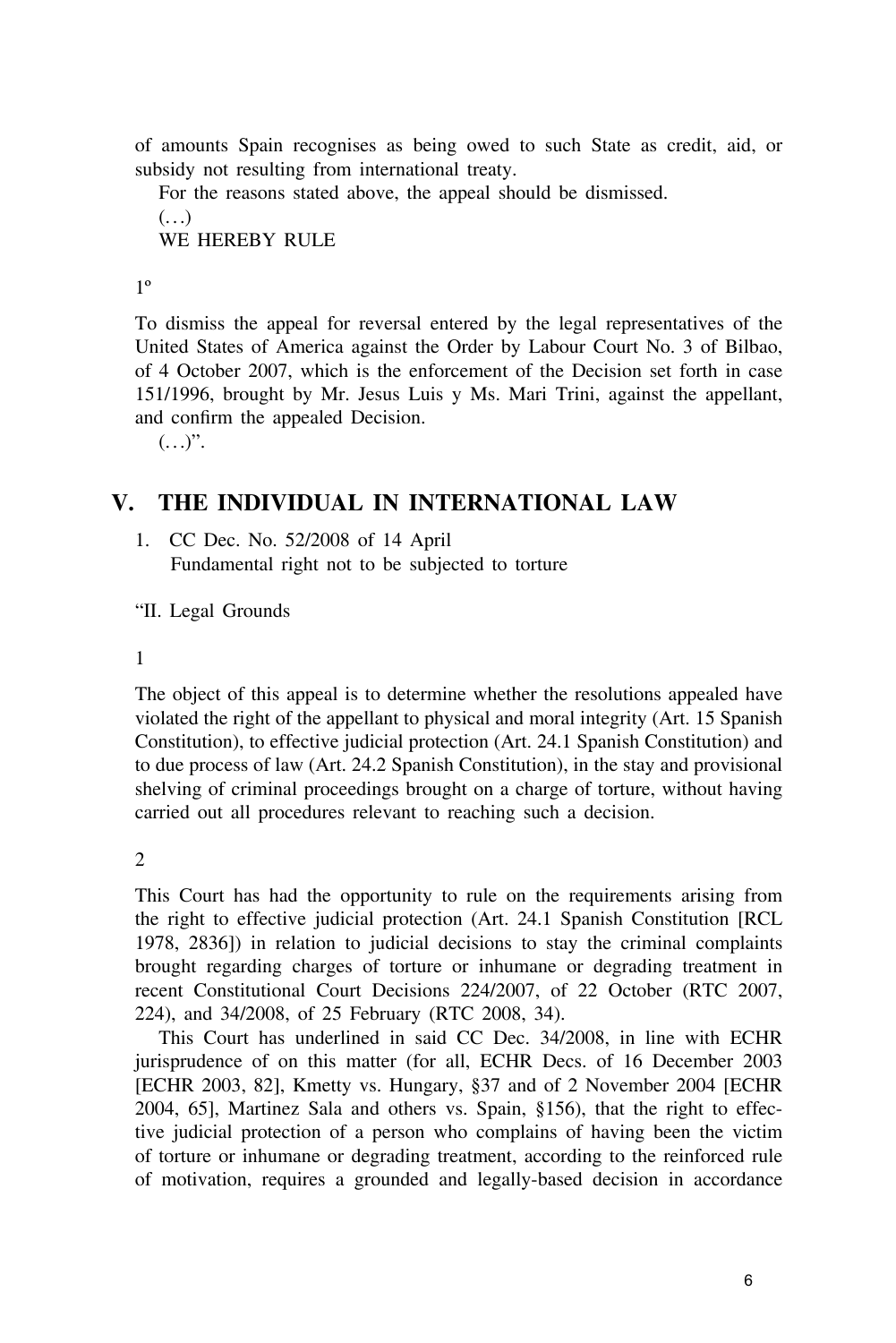with the absolute prohibition of such conduct, which «must take into account the gravity of the violation of this prohibition and the type of judicial action necessary to preserve it in the light of the difficulty of establishing proof and the special reliance on such judicial safeguarding of personal dignity, the central protective purpose of prohibition. It is noteworthy in this regard this judicial protection is doubly reinforced and has no equal in other complaints for judicial protection, since here judicial protection is sought against the violation of an absolute, fundamental right, the protection of which essentially relies on such judicial protection» (F. 6). Similarly, and in relation to the above, the same Decision also states that in these cases «the right to effective judicial protection is only met if an inquiry of the matter is held that is both sufficient and effective, since the protection requested consists initially in what is found out regarding what happened. Such compliance and effectiveness can only be evaluated in view of the specific circumstances of the complaint and what is charged, and based on the seriousness what is charged and its prior opacity, both features affecting the degree of judicial effort required under Art. 24.1 Spanish Constitution» (F. 6).

Furthermore, special emphasis as been placed on the fact that while this requirement does not involve opening an enquiry in any case nor does it require that all possible investigation procedures be carried out, «on the contrary, it violates the right to effective judicial protection in this area not to open or to close the enquiry when there is reasonable cause to think that the offence of torture or inhumane or degrading treatment may have been committed as alleged, and when such suspicions are shown to be able to clarified» (CC Dec. 34/2008 [RTC 2008, 34], F. 6), since «in regard to the investigation of signs of torture or cruel and inhumane or degrading treatment suffered in the custody of police authorities, the international Agreements signed by Spain and the tenor of Art. 15 of the Spanish Constitution establish a special mandate to exhaust all reasonable possibilities of enquiry as may be useful to clarify the facts. In such cases, in which the higher value of human dignity may be seen to be compromised by a special situation in which an individual finds him/herself when provisionally in the physical custody of the State, it is necessary to enhance the guarantees, so that the constitutional order can protect the individual who is *de facto* unprotected regarding any suspicion of excess against his/her physical or moral integrity» (CC Dec. 224/2007 [RTC 2007, 224], F. 3).

Lastly, the Court has set forth that to evaluate whether a reasonable suspicion of torture exists and if such suspicion can be dispelled, which would make closure of the investigation unconstitutional under Art. 24.1 of the Spanish Constitution, the specific circumstances of each case must be taken into consideration, and it is necessary to deal with, among others, the circumstance of the probable lack of evidence that exists in these types of crimes, which should, on the one hand, encourage the investigator to be diligent in effectively pursuing possible means of investigation and, on the other, in view of the difficulty of the victim's being able to provide means of evidence of their commission, make the principle of proof applicable as sufficient reason to initiate a judicial investigation. Likewise,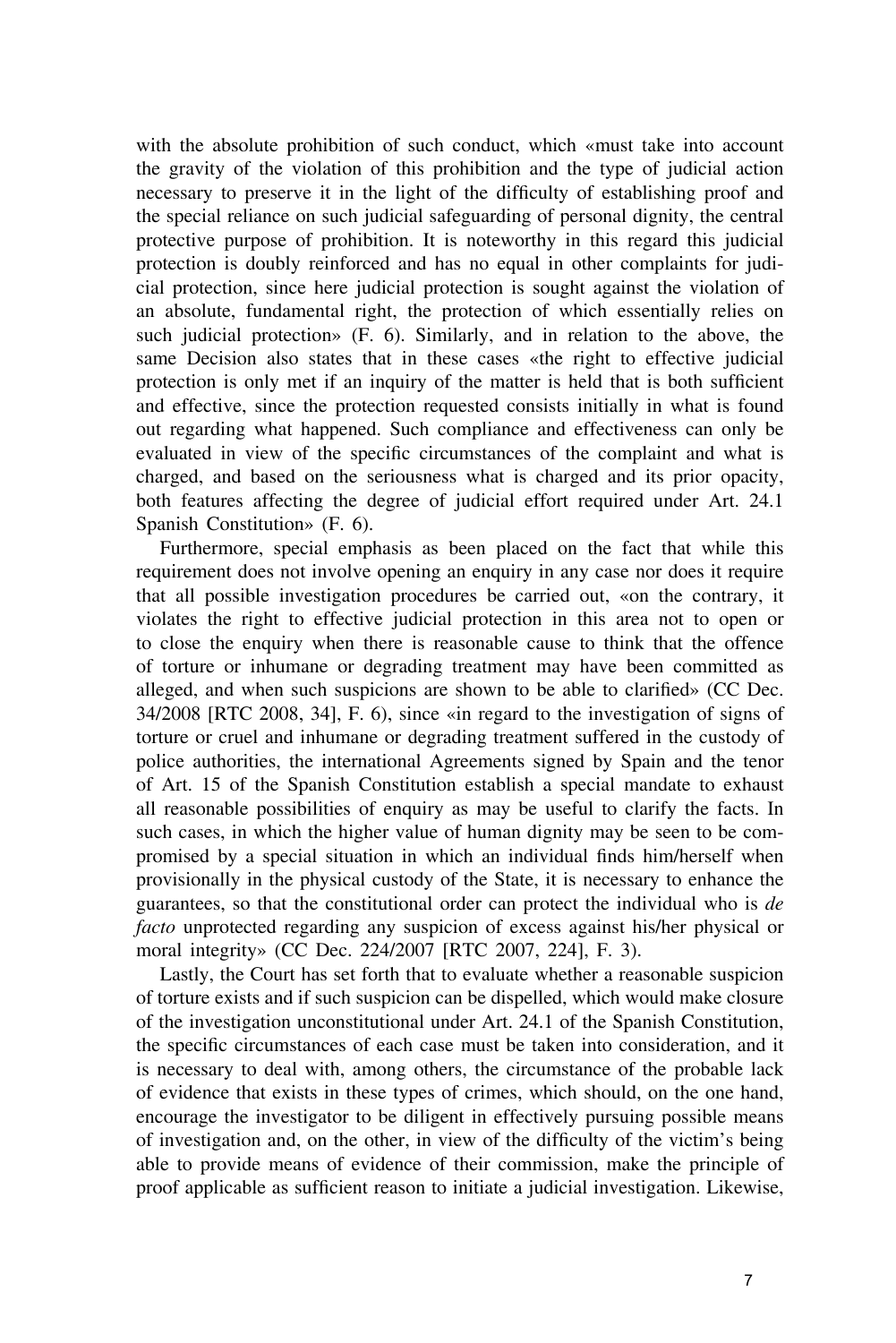it is also pointed out that the official status of the defendants must be offset by judicial firmness in the face of strong resistance or delay in the provision of means of proof, with special attention given to the evidence proceedings whose origin is outside the institutions affected by the complaint, and with the presumption for investigative purposes that the injuries the detainee may potentially show after arrest which were inexistent prior to same can be attributed to the persons charged with his/her custody. Furthermore, it is emphasized as a requirement of rationality that the assessment of the judicial testimony of the complainant, a particularly appropriate means of investigation in complaints of torture or inhumane or degrading treatment, and that his/her prior declarations to physicians, the Police or court bodies, take notice that the effects of the violence exercised against an individual's freedom and self-determination do not stop when such circumstance physically ceases and the individual is placed at the disposal of the court, but that coercion can and normally does continue beyond the actual practice of same. (CC Dec. 34/2008 [RTC 2008, 34], F. 7).

3

From the above it should be concluded that in this case the decision to shelve the criminal proceedings initiated as a result of the complaint of torture by the appellant does not meet to the requirements of Art. 24.1 of the Spanish Constitution (RCL 1978, 2836), because when the investigation was closed reasonable suspicion existed of the possible commission of the facts charged, and furthermore, as also indicated by the Public Prosecutor, there were also means of investigation available to try to clarify such suspicions.

In fact, in this case the suspicion of truth regarding the facts denounced may not have been solid; however, from the perspective and in the judgment of this Court of Appeals, they were sufficient for the barely begun judicial investigation to be pursued, since there were means of investigation available to do so. Thus, as accredited in the proceedings and set forth in greater detail in the background, it is important to underline, first, that the detainee had to be transferred to a hospital at the beginning of his detention because he suffered «general discomfort and queasiness», whereby examination showed «slight redness in the upper right area of the shoulder» and a «heart rate of 96 beats per minute», compatible with the clinical finding of «queasiness in situation of anxiety.» Second, in the narrative in his complaint the appellant referred to specific physical signs as resulting from aggression by to police officers that caused the redness on his neck and back. Third, after a medical examination on 3 March 2002 it is reported in the appropriate police records that the physician prescribed a specific medication (Rovamycine 500) to be administered to the detainee every six hours, and there is no further information in the record regarding the reason for such prescription or the type of condition warranting prescription of said medication. Lastly, it is also pointed out that, as stated by the appellant, «when he was brought before the judge he told the Magistrate-Judge in charge of Central Examining Court No. 2 that he had been mistreated during his period of detention.»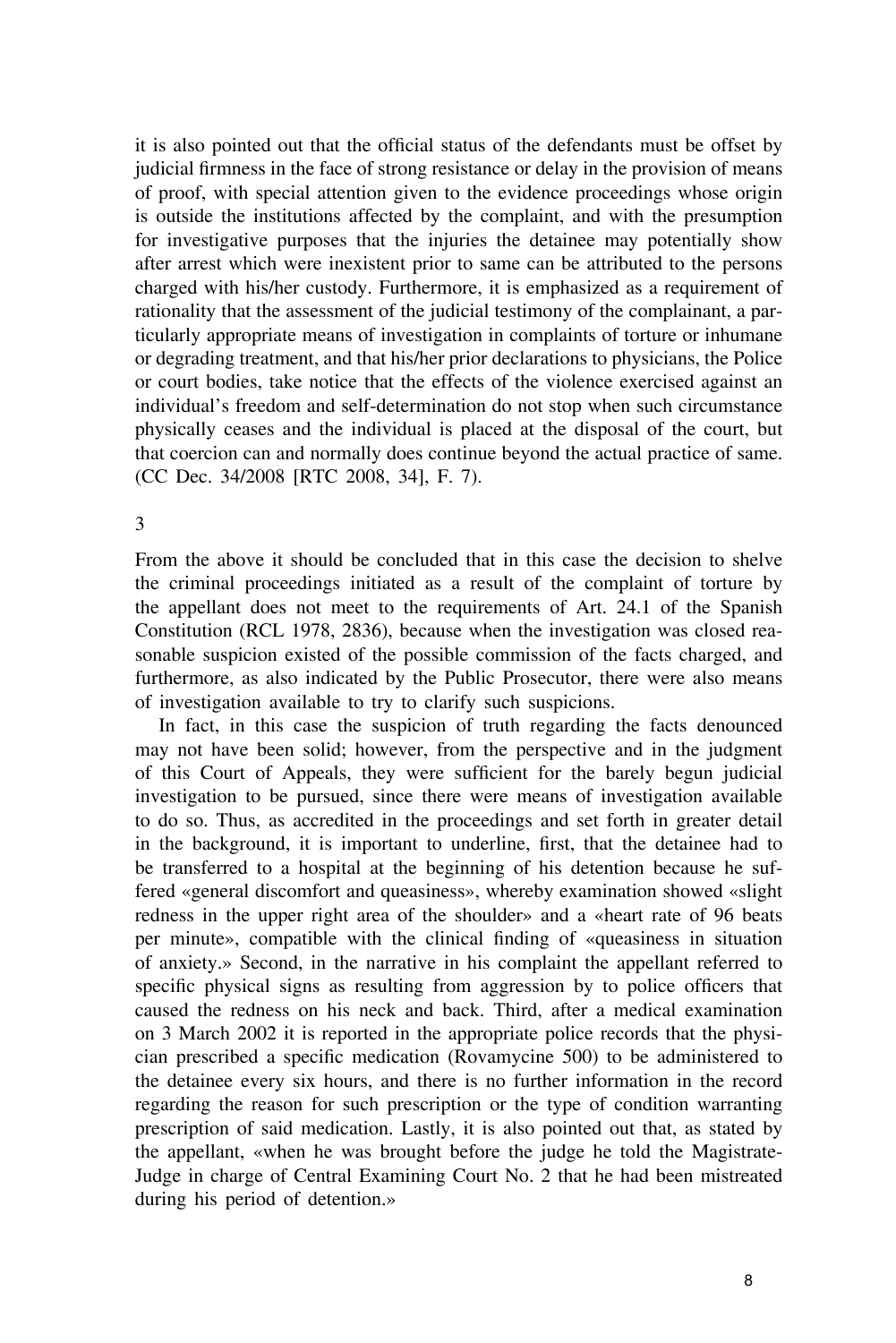In view of the situation set forth, sufficiently indicative of the facts denounced to proceed to investigate what happened, the reasons given by the judicial bodies are not in line with the strengthened requirements of law regarding effective protection to find that there is no reasonable suspicion that such facts took place and take the decision to close the investigation of same.

 $\left( \ldots \right)$ 

In conclusion, in view of the fact that regarding the charge of torture no effective judicial investigation was carried out, since, although judicial investigation was promptly carried out and showed certain content, it was closed when there still existed reasonable suspicion that the offence had been committed and there were still means available to clarify whether this was so, it is appropriate to grant the appeal on the basis of violation of the right to effective judicial protection (Art. 24.1 Spanish Constitution [RCL 1978, 2836]), in regard to the right not to be subject to torture or inhumane or degrading treatment (Art. 15 Spanish Constitution).

Reestablishment for the appellant of the integrity of law requires, as argued in CC Dec. 34/2008, of 25 February (RTC 2008, 34), F. 9, nullification of the proceedings challenged and retroactive return to the proceedings to dispense to the appellant the judicial protection called for."

2. CC Dec. no. 176/2008 of 22 December

The right not to be discriminated against on the grounds of sexual orientation

"b) On 24 May 2004 Ms. P.Q.F's attorney submitted a suit to this Court for amendment of definitive measures, seeking denial of custody to the father and total suspension of visitation and communication rights of the father regarding the child in common, alleging as grounds first, a certain lack of interest on the part of the father vis-à-vis the child, in addition to non-payment of child support except for a few times; and second, the fact that several months prior the father had commenced submitting to treatment to bring about a sex-change and had started using make-up and dressing as a woman.

 $\left( \ldots \right)$ 

2

As set forth in the background, since the date on which the Separation Decision was established, 2 April 2002, the appellant had been authorised visitation with his child in accordance with a court-approved regulatory agreement under which the child was turned over to his father on alternate weekends, from 10:00 a.m. on Saturday to 8:00 p.m. on Sunday, and also establishing the rules for custody of the child during the Christmas, Easter and summer vacation periods, dividing each period in two and assigning each parent one half on a rotating basis for even and odd years. As from the Decision of the Court of the First Instance No. 4 of Lugo of 18 October 2004, confirmed in its entirety in appeal

4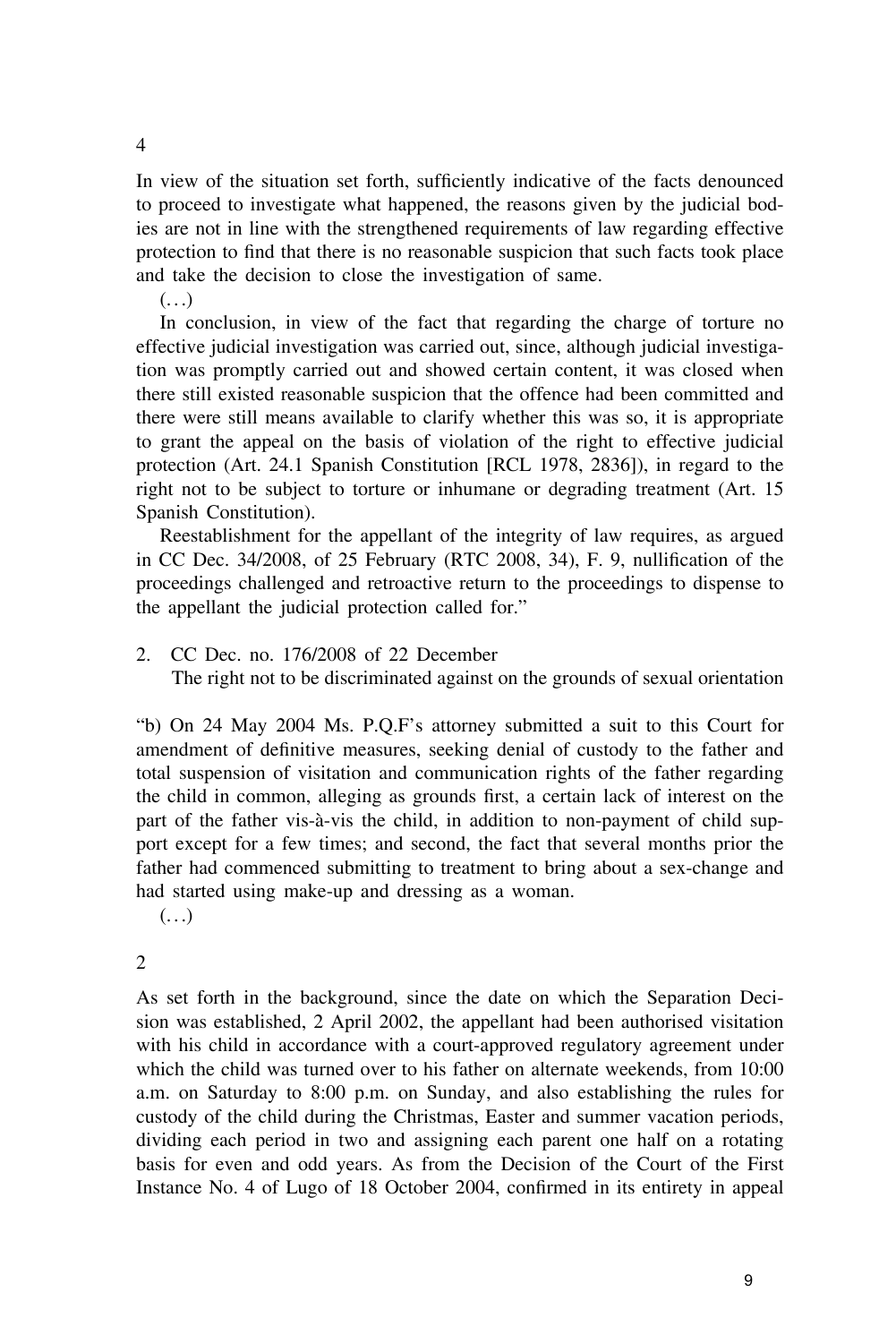by the Decision issued on 19 May 2005 by the Provincial Court of Lugo, the visitation and custody arrangement was replaced by communication between the father and child (then 6 years old) lasting three hours – from 5:00 p.m. to 8:00 p.m. – every two weeks (alternate Saturdays), at a meeting point in Lugo and in the continued presence of a professional and the child's mother, leaving open the possibility of extending this arrangement in the future, depending on the bi-monthly reports prepared for the Court by meeting-point psychologists. None of the Decisions appealed provided for a return to the original child custody arrangement, at least until the appellant had completed the sex-change process involving pertinent surgery. The Court has no evidence of completion of this process to date.

 $( \ldots )$ 

3

The appellant, as already indicated, considers that the arguments on which the Court's Decision is based and which partly accedes to the mother's desires, disguise discrimination by reason of sexual orientation, outlawed by Art. 14 of the Spanish Constitution (RCL 1978, 2836), owing to the fact that the child visitation arrangement was restricted based on the reservations of judicial bodies over his transsexual status, without which prejudice said restriction would not have been ordered, as stated. The Public Prosecutor agreed with the appellant regarding this view.

 $\left( \ldots \right)$ 

4

The doctrine of this Court distinguishes between the general equality clause in the first paragraph of Art. 14 of the Spanish Constitution (RCL 1978, 2836), granting to all citizens the subjective right to equal treatment by the public powers, provided identical circumstances are present and there is no objective reason to warrant any differentiation, and the second aspect of the same fundamental right, that we are concerned with here, contained in the second paragraph of Art. 14 of the Spanish Constitution, which prohibits discriminatory behaviour based on any of the factors set forth therein on a non-exhaustive list (CCD 75/1983, of 3 August [ RTC 1983, 75], F. 6).

With this list, the Constitution aims to expressly ban the maintenance of certain historical or traditional discriminations, that through both public action and social practice placed sectors of the public in situations that were not only disadvantageous but also overtly counter to personal dignity, as set forth in Art. 10.1 of the Spanish Constitution (CC Decs. 128/1987, of 16 July [RTC 1987, 128], F. 5; 19/1989, of 31 January [ RTC 1989, 19], F. 4; 145/1991, of 1 July [RTC 1991, 145], F. 2; 39/2002, of 14 February [ RTC 2002, 39], F. 4; 161/2004, of 4 October [RTC 2004, 161], F. 3; 175/2005, of 4 July [RTC 2005, 175], F. 3; 214/2006, of 3 July [RTC 2006, 214], F. 2; 342/2006, of 11 December [RTC 2006, 342], F. 3; 3/2007, of 15 January [ RTC 2007, 3], F. 2;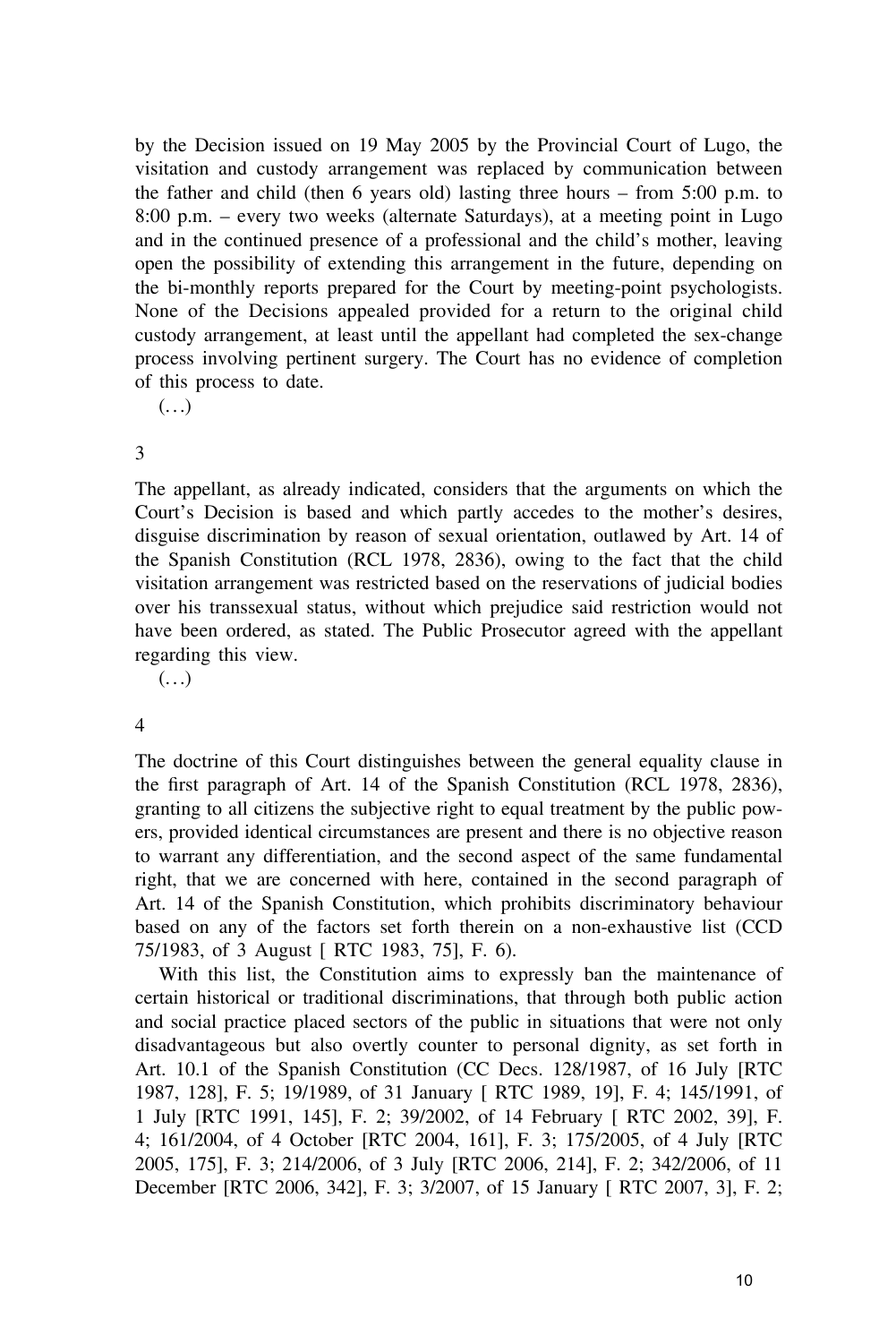233/2007, of 5 November [RTC 2007, 233], F. 5; y 62/2008, of 26 May [RTC 2008, 62], F. 5, all inclusive).

From this perspective, there is no reason that would preclude coverage by the principle of non-discrimination contained in the second paragraph of Art. 14 of the Spanish Constitution of a complaint over the denial or restriction of rights, in this case family rights, to anyone who defines him/herself as a transsexual and alleges having been discriminated against precisely owing to such condition and the rejection and lack of understanding produced in third parties by his gender dysphoria. In relation to the above, transsexual status, while not expressly referred to in Art. 14 of the Spanish Constitution as one of the specific cases in which discriminatory treatment is banned, is certainly a circumstance covered under the clause «any other personal or social condition» to which the prohibition of discrimination refers. This conclusion is reached, on the one hand, by considering that transsexuality, together with the other cases set forth in Art. 14 of the Spanish Constitution, is an historically-rooted difference and has placed transsexuals, by both the actions of the public powers and by social practices, in positions of disadvantage contrary to personal dignity as acknowledged in Art. 10.1 of the Spanish Constitution, owing to a deeply-rooted legal and social prejudice against such persons; and, on the other, through consideration that the requirements set forth under Art. 10.2 of the Spanish Constitution, should serve as an source of interpretation of Art. 14 of same.

In fact, regarding the former, it is well-known that transsexuals have historically been socially disadvantaged and subject to an essential lack of equality and to marginalization. In regard to the later, the European Court of Human Rights can be cited as an example. After analysing the scope of Art. 14 of the European Convention for the Protection of Human Rights and Fundamental Freedoms (RCL 1999, 1190, 1572) (ECHR), it confirmed that sexual orientation is a concept that is unquestionably contemplated in said Article, stating that the list is indicative and not exhaustive in nature (ECHR Dec. of 21 December 1999 [ECHR 1999, 72], in the case Salgueiro Da Silva Mouta vs. Portugal, §28); expressly stating that since discrimination based on sexual orientation is dealt with under Art. 14 of the ECHR, as discrimination based on on grounds of sex, it is especially important that differences in treatment based on sexual orientation be justified (*inter alia*, ECHR Decs. of 9 January 2003, cases L. and V. vs. Austria [ ECHR 2003, 2], §48, and, SL vs. Austria [ JUR 2003, 14875], §37, 24 July 2003 [ ECHR 2003, 50], case Karner vs. Austria, §37, to which numerous subsequent decisions refer such as the ECHR Decs. of 10 February 2004 [ECHR 2004, 9], case B.B. vs. United Kingdom; 21 October 2004, case Woditschka and Wilfing vs. Austria; 3 February 2005 [ECHR 2005, 12], case Ladner vs. Austria; 26 May 2005 [ECHR 2005, 57], case Wolfmeyer vs. Austria; 2 June 2005 [JUR 2005, 137339], case H.G. and G.B. vs. Austria; and 22 January 2008 [ECHR 2008, 4], case E.B. vs. France, §91).

Likewise, Art. 26 of the International Covenant on Civil and Political Rights (RCL 1977, 893), establishes equality before the law and prohibits discrimination on the grounds of race, colour, sex, language, religion, political or other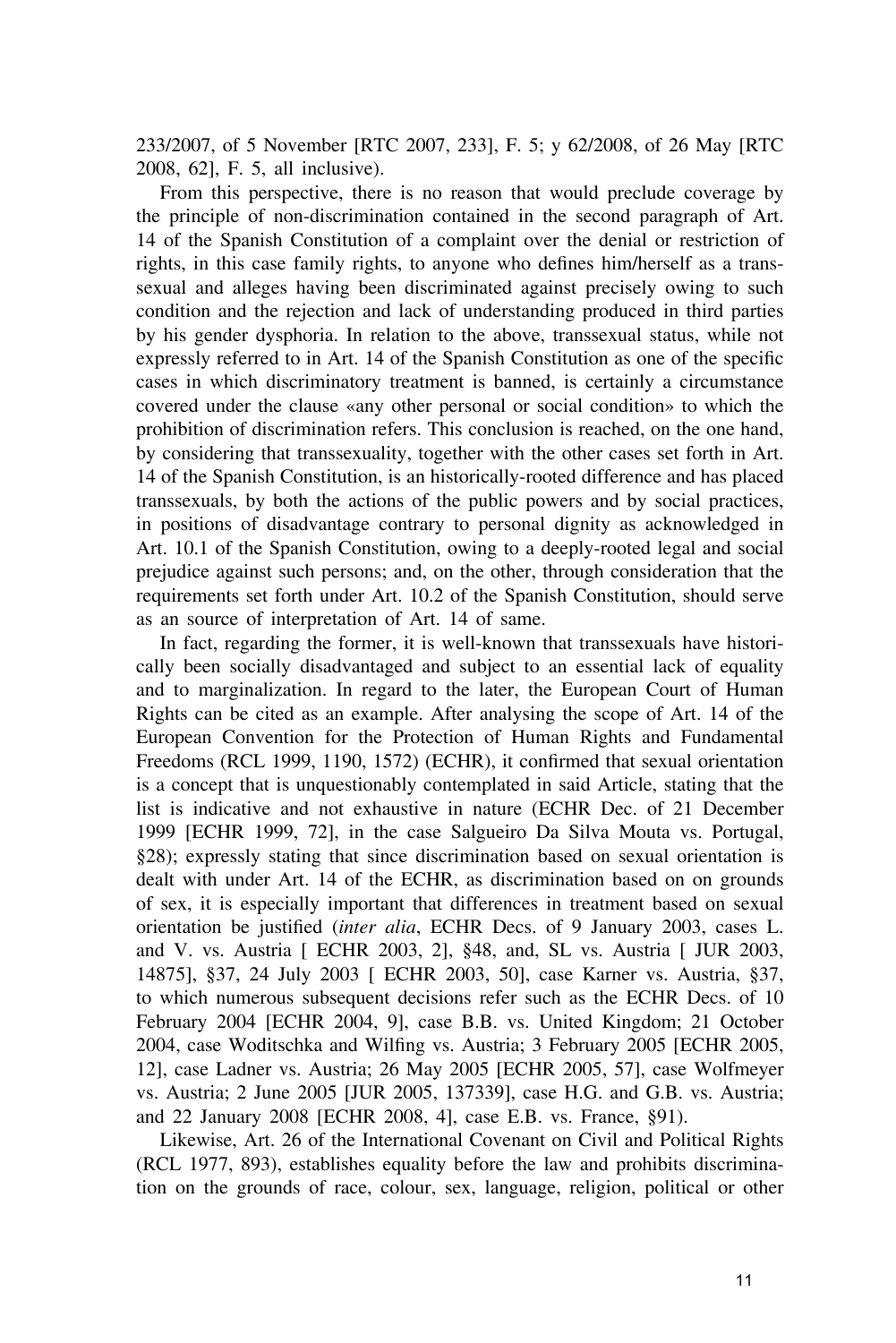opinion, national or social origin, property, birth or other status. The United Nations Human Rights Commission has confirmed that the prohibition of discrimination on the grounds of sex (Art. 26) includes discrimination based on sexual orientation (Opinion of 4 April 1994, Statement no. 488-1992, Toonen vs. Australia, §8.7, and Opinion of 18 September 2003, Statement no. 941-2000, Young vs. Australia, §10.4).

Also pertinent is Art. 13 of the Treaty Establishing the European Community (RCL 1999, 1205 ter) (future Art. 19 of the new Treaty on the Functioning of the European Union, as per the Lisbon Treaty of 13 December 2007, Spain's ratification of which is enacted by Organic Law 1/2008, of 30 July [RCL 2008, 1437]), that refers to sexual orientation as one of the causes of discrimination, stating «Without prejudice to the other provisions of the Treaties and within the limits of the powers conferred by them upon the Union, the Council, acting unanimously in accordance with a special legislative procedure and after obtaining the consent of the European Parliament, may take appropriate action to combat discrimination based on sex, racial or ethnic origin, religion or belief, disability, age or sexual orientation.»

Lastly, Art. 21.1 of the Charter of Fundamental Rights of the European Union, approved in Nice on 7 December 2000 and amended in Strasbourg on 12 December 2007 (LCEur 2007, 2329), expressly contemplates «sexual orientation» as one of the grounds on which discrimination is expressly prohibited.

 $\left( \ldots \right)$ 

#### 5

 $\left( \ldots \right)$ 

It must be kept in mind that communication and visitation by the parent who does not have permanent custody of the child is set forth in Art. 94 of the Civil Code (LEG 1889, 27) as a right to which such parent is entitled in terms as set forth by the Court, but which cannot be limited or suspended except where «serious circumstances warrant or there is serious or repeated non-compliance with the duties imposed by court order.» In reality, it is a right of both parent and child, a manifestation of the parent-child bond, and contributes to the development of each one's affectivity.

In this regard, the international legal instruments protecting children that have been incorporated into our legal system under Art. 10.2 of the Spanish Constitution (RCL 1978, 2836) by express reference to Organic Law 1/1996, of 15 January (RCL 1996, 145), on the legal protection of children (Art. 3), contemplate recognition of the right of parental visitation with the child as a basic right of the child, except where otherwise resolved in the child's interest: thus, Art. 9.3 of the Convention on the Rights of the Child (RCL 1990, 2712), adopted by the UN General Assembly on 20 November 1989 and in force since 2 September 1990 («States Parties shall respect the right of the child who is separated from one or both parents to maintain personal relations and direct contact with both parents on a regular basis, except if it is contrary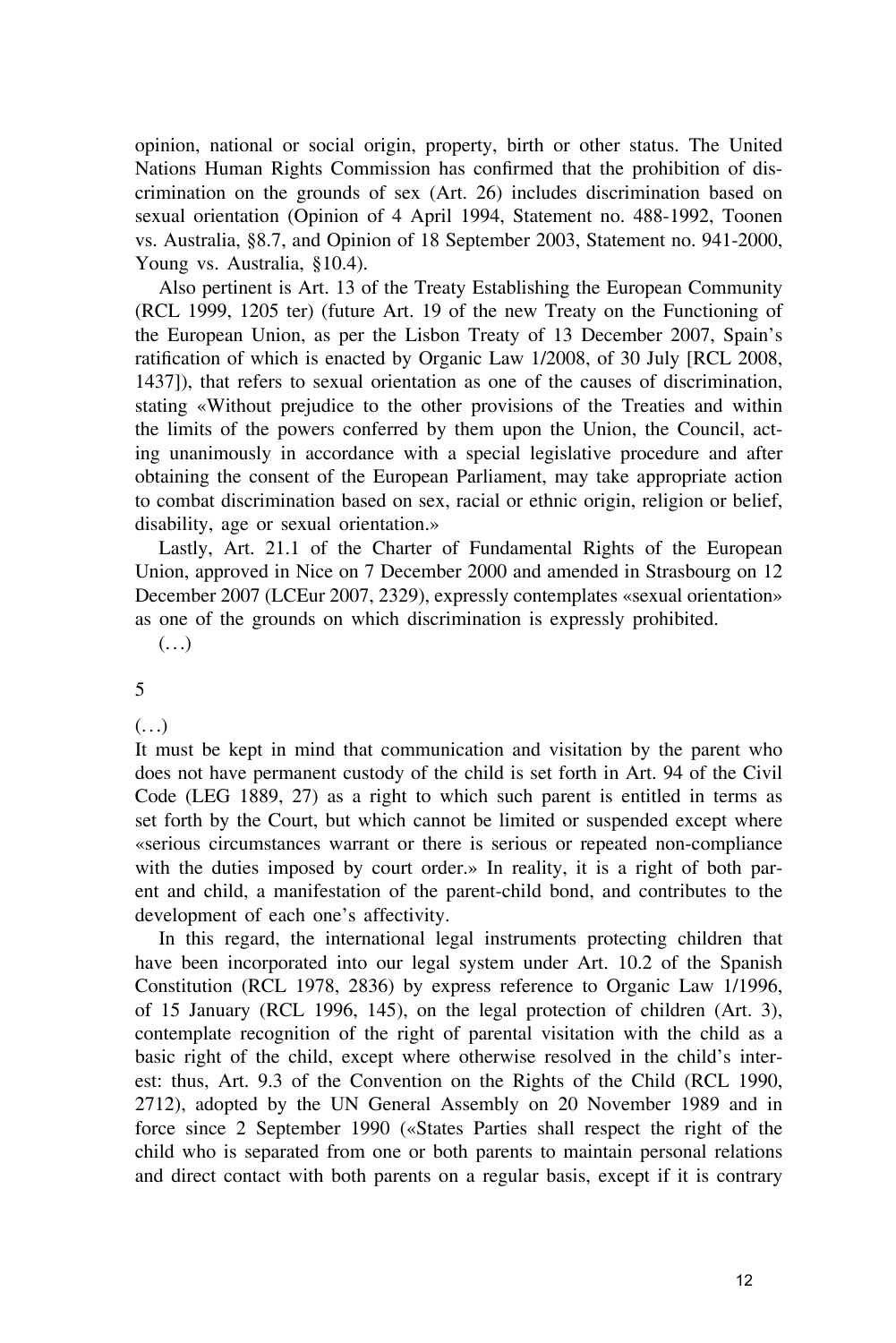to the child's best interests.»); also, Art. 14 of the European Charter on the Rights of the Child, approved by the European Parliament in its Resolution of 18 July 1992 («In the event of *de facto* separation, legal separation, divorce or annulment of the marriage of the parents, the child has the right to maintain direct permanent contact with his/her two parents, both of whom have the same obligations, even if one of them lives in another country, unless the competent body of each Member State declares it to be incompatible with safeguarding the child's best interest.»); it is also relevant to cite Art. 24.3 of the EU Charter of Fundamental Rights (LCEur 2000, 3480) («Every child shall have the right to maintain on a regular basis a personal relationship and direct contact with both his or her parents, unless that is contrary to his or her interests»).

6

Consistent with the above, it is the consolidated doctrine of this Court, based on the above mentioned domestic and international provisions of law established to protect children, that in regard to the parent-child relationship (including the regulation of guardianship and custody of children by their parents, such as in the case at hand) the criteria that must prevail in the decision adopted in each case by the Judge, in consideration of specific circumstances, must necessarily be the prevailing interests of the child, over those of the parents, which must also be taken into account.

 $( \ldots )$ 

a risk of effective alteration of the personality of the child, due to the parent's undue social behaviour, either owing to the negativity of the social or affective values he/she transmits during the time they are in contact, or because the child directly suffers the effects of violent, inhumane or degrading treatment by the father or mother, or which persistently alters or disturbs his/her mind. Whatever the reasons for such disturbance, even if they are circumstances over which the parent has no control (depression or other mental problems), the child unequivocally and absolutely is by no means obligated to suffer them, and it is up to the competent authority to determine the appropriate measures to avoid them, even restricting or suspending the right to parent-child contact, in accordance with the gravity of the facts.

7

It is however clear that it is not constitutionally acceptable to assume that there is a risk of harm to the affective personality of the child owing to the mere fact of one parent's or the other's sexual orientation. This means that the court decision to deny, suspend or limit contact between parent and child based principally or exclusively on the transsexuality of the father or the mother must be considered a discriminatory measure that is prohibited under Art. 14 of the Spanish Constitution (RCL 1978, 2836).

This has been established by the European Court for Human Rights when analysing the scope of Art. 14 of the ECHR (RCL 1999, 1190,1572), that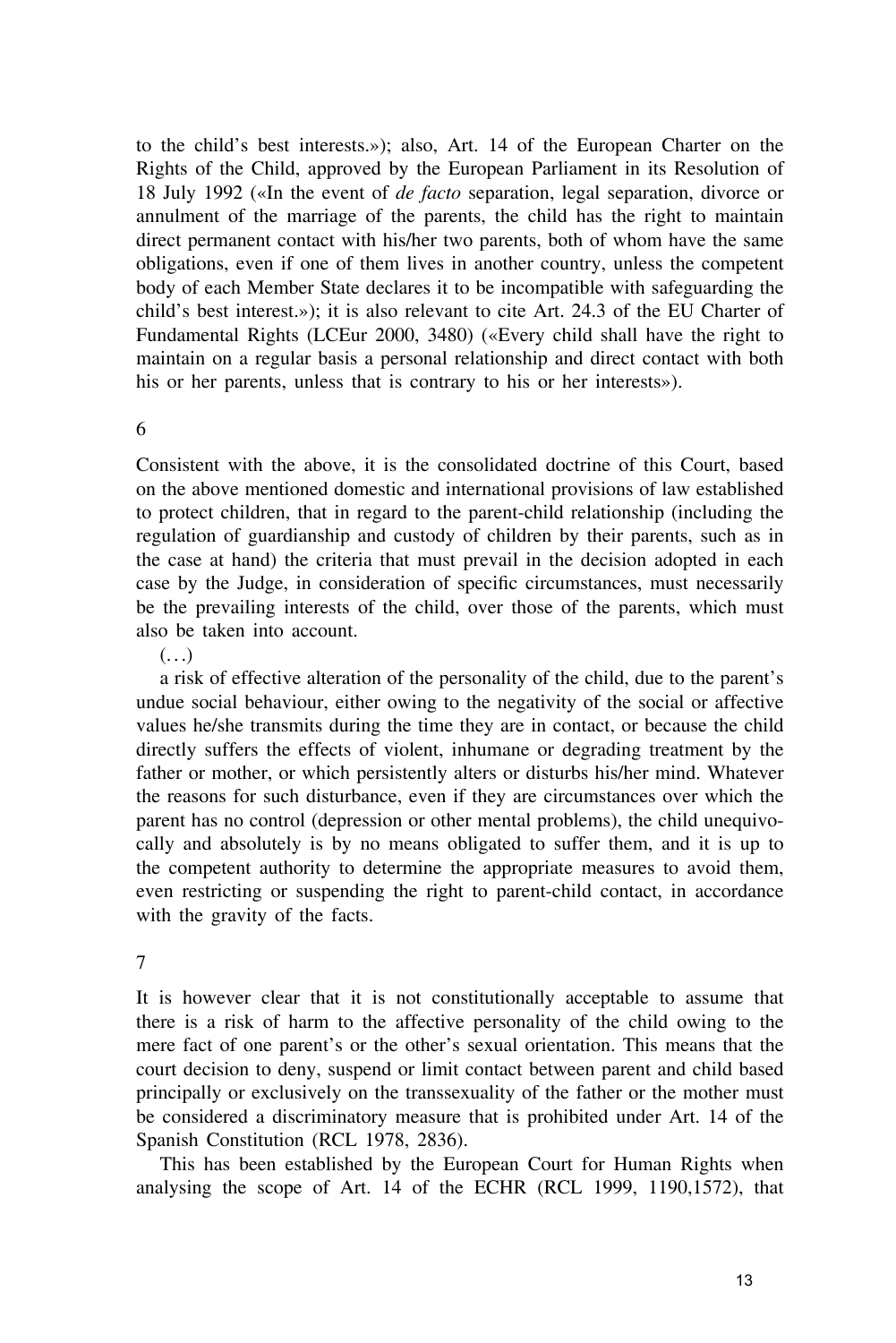sanctions the principle of non-discrimination «on any ground such as sex, race, colour, language, religion, political or other opinion, national or social origin, association with a national minority, property, birth or other status,» an open clause that includes, as stated previously, sexual orientation, as well as Art. 8 ECHR, that acknowledges the right to respect for private and family life (guaranteed by Art. 18.1 of the Spanish Constitution).

In this regard it is worth recalling that in the ECHR Decision of 25 March 1992 (ECHR 1992, 43), case B. vs. France, §48, the European Court had already confirmed in relation to transsexuality that it «considers it undeniable that mentalities have evolved, that science has progressed and that growing importance it being given same,» further pointing out the complexity of legal issues linked thereto: «issues of an anatomical, biological, psychological and moral nature», in addition to the areas it affects, including the parent-child relationship. In that specific case, the Court found infringement of ECHR Art. 8, in that the refusal of the authorities to grant the complainant the right to change his/her name after submitting to treatment – including sex change surgery – was not justifiable and caused the complainant a number of serious personal problems (§§55 to 63).

In conclusion, the decision of a court or other public authority that eliminates, suspends or restricts the rights of a parent in relation to his/her minor children, whose *ratio decidendi* rests decisively, whether explicit or implicit, on the sexual orientation of said parent amounts to a discriminatory differentiation outlawed by Art. 14 of the Spanish Constitution, since in no case can the mere fact of sexual orientation, or more specifically, gender dysphoria be used as objective or reasonable justification for discriminatory treatment of such parent in the framework of parent-child relations. This implies that the court (or administrative, where applicable) decision that orders the denial or limitation of the rights of a transsexual parent in regard to his/her minor children can, in formulating its judgment, and keeping in mind the prevailing interest of the child, be required to justify the need for and proportionality of any restrictive measures imposed, so that when examining the resolution it is possible to rule out without any shadow of doubt, the parent's sexual orientation or gender dysphoria as being the true reason for the decision adopted.

 $\left( \ldots \right)$ 

Ultimately the appellant's transsexuality is not the cause of the restriction of visitation ordered in the appealed Decision, but rather the parent's emotional instability, according to the expert psychological report admitted by the Court and which found the existence of a relevant risk of effective disturbance of the emotional health and development of the child's personality, given his/her age (six at the time of the court examination) and his/her stage of development.

It is certainly not sufficient to confirm a parent's emotional problems in order to adopt a measure that restricts the parent-child rights to the extent considered here. The determining factor, in any case, must be the effect of such problems on the child. Of course, a child has no moral or legal obligation to bear inappropriate or disturbing treatment from his/her parents owing to whatever personal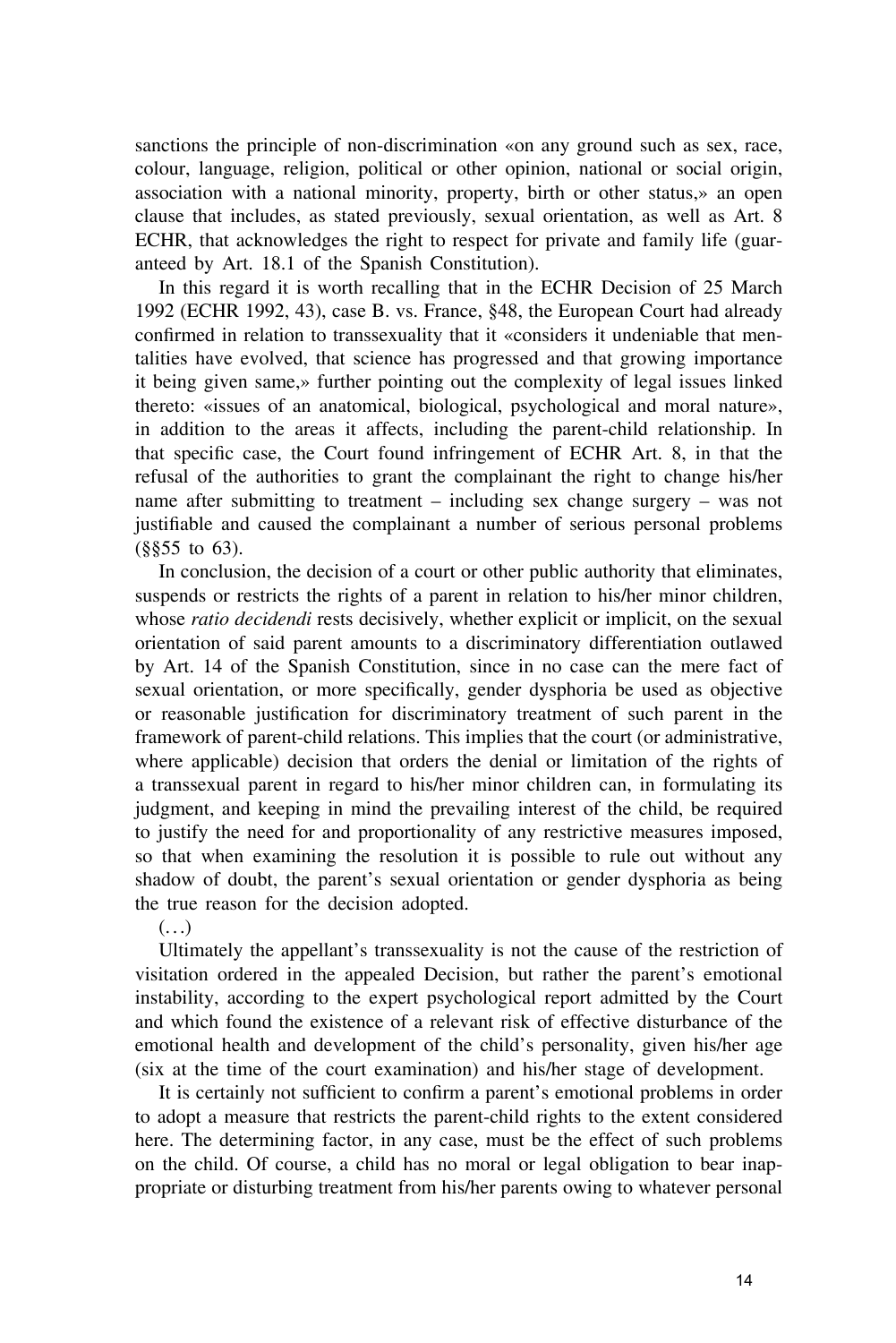problems they may have, including any problems deriving from any decision freely taken by one of his/her parents to submit to sex-change procedures. If it is verified that this impacts negatively on the personal development of the child, effective measures must be taken to prevent it but only in such case.

In this case, then, the negative impact was qualified in the appealed Decisions as «relevant risk» (CC Decs, F. 4; and 71/2004, of 19 April [ RTC 2004, 71], F. 8) for the child, thereby making it possible, as stated, to rule out that the appellant's gender dysphoria was the actual reason for the decision to restrict the appellant's visitation. In fact, the grounds set forth in the Decision showed that, based on an informed, rational assessment of the evidence admitted in the process, particularly the psychological report (a report which is not up to this Court to review), in conformity with consolidated doctrine: CC Decs. 81/1998, of 2 April [RTC 1998, 81], F. 3; 220/2001, of 5 November [RTC 2001, 220], F. 3; 57/2002, of 11 March [RTC 2002, 57], F. 2; 119/2003, of 16 June [RTC 2003, 119], F. 2; and the decision to restrict the appellant's visitation schedule, upon finding the existence of certain risk (and during such time as it continues to exist) that, given the emotional problems suffered by the appellant in this case, in accordance with the psychological evaluation carried out at the behest of the Court, harm could be caused to the mental integrity or personality development of the child if the original visitation schedule were maintained.

In conclusion, the reasoning of the appealed Decisions led to the conclusion that the decision to restrict the appellant's originally agreed visitation schedule was adopted by the court in view of the genuine and prevailing best interests of the child, weighed against those of the parents, and there is no finding that such decision was influenced, as alleged by the appellant and the Public Prosecutor, by the father's transsexuality. This determines that we must rule out that the appealed Decisions gave the appellant unfavourable legal treatment in the framework of his parent-child relations in violation of Art. 14 of the Spanish Constitution.

 $( \ldots )$ 

DECISION

In view of all the above, the Constitutional Court, by the authority vested in it by the Spanish Constitution,

Has decided

To deny the appeal entered by Mr. A. P. V.".

3. CC Dec no. 12/2008 of 29 January Right not to be discriminated against by reason of gender in the area of political representation

"On unconstitutionality matter no. 4069–2007, Administrative-Contentious Court no. 1 of Santa Cruz de Tenerife has discussed the questions posed regarding the constitutionality of Art.. 44 bis of Organic Law 5/1985, of 19 June (RCL 1985, 1463 and RCL 1986, 192), on the General Electoral System, introduced by the Second Additional Provision of Organic Law 3/2007, of 22 March (RCL 2007,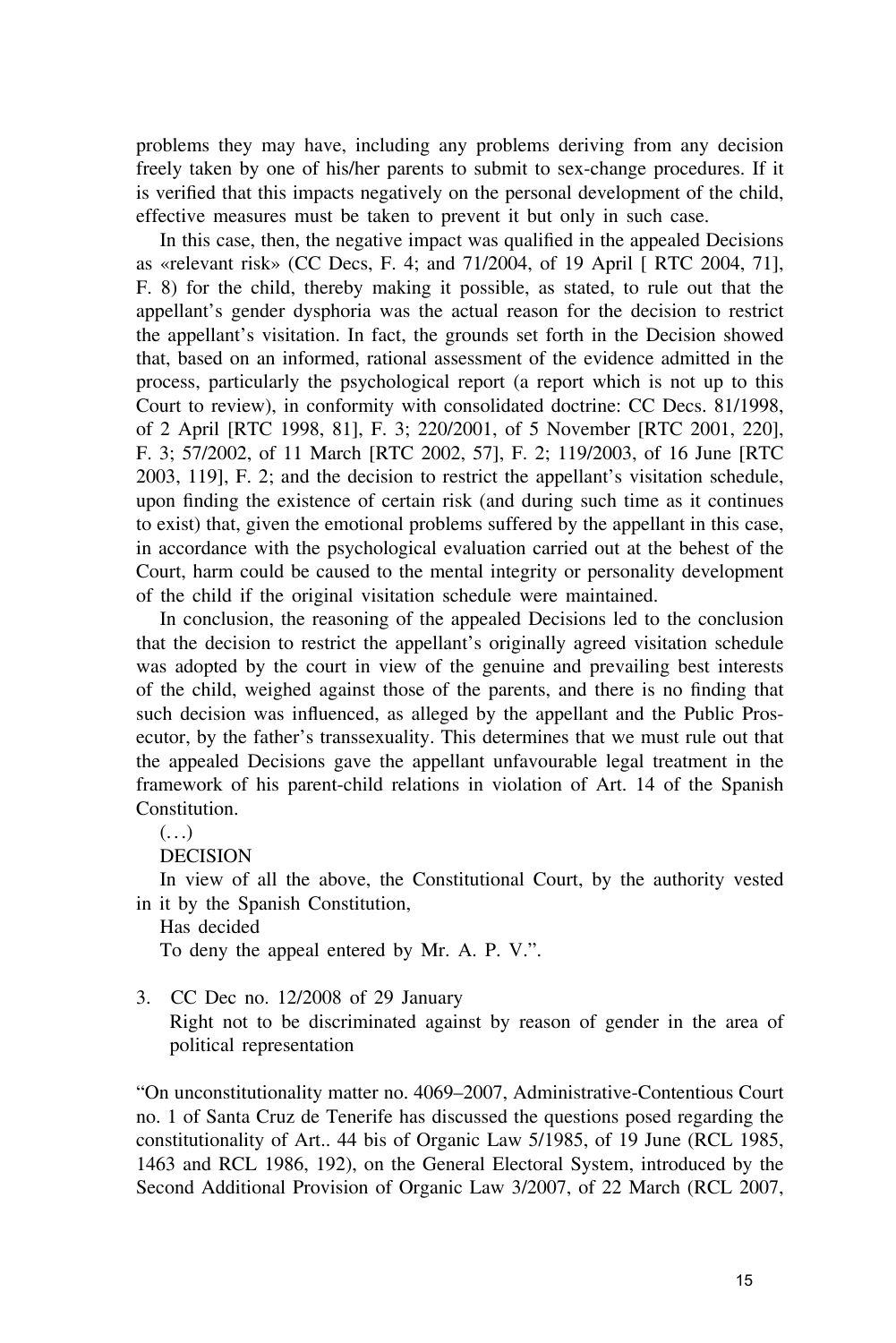586), on effective equality of women and men (hereinafter LOIMH). For its part, Appeal for unconstitutionality no. 5653-2007 entered by over fifty Deputies pertaining to the Popular Parliamentary Group of the Congress of Deputies challenges the different amendments of the Organic Law on the General electoral system (hereinafter LOREG [RCL 1985, 1463 and RCL 1986, 192]) contained in said Additional Provisions; which, in addition to introducing a new Art. 44 *bis* LOREG, amends other provisions of the electoral Law, specifically Arts. 187.2 and 201.3 and the First Additional Provision, adding a new Transitory Provision, the Seventh.

 $\left( \ldots \right)$ 

Both the Court promoting the unconstitutionality issue and all of the parties to the appeal for unconstitutionality use arguments from International Law and Comparative Law in favour of and against the constitutionality of the appealed measures. Despite the relevance such arguments may have in the reasoning of the different parties, it must be remembered that according to our doctrine, «International Treaties are not the rule for judging the constitutionality of regulations having the status of law (CC Decs. 49/1988, of 22 March [RTC 1988, 49], F. 14; 28/1991, of 14 February [RTC 1991, 28], F. 5; 254/1993, of 20 July [RTC 1993, 254], F. 5)» (CC Dec. 235/2000, of 5 October [RTC 2000, 235], F. 11). This, however, must not deter from underlining the importance of constitutional remission (Art. 10.2 Spanish Constitution [RCL 1978, 2836]) in certain instruments of International Law as an interpretational criteria of fundamental rights. As we have reiterated in CC Dec. 236/2007, of 7 November (RTC 2007, 236), «this decision acknowledges our agreement with the values and interests protected by such instruments, as well as our desire as a nation to belong to an international legal order that stands for the defence and protection of human rights as the fundamental base of State organisation.» (F. 3).

Therefore, both the texts of general International Law – relevant among which is the Convention on the Elimination of all Forms of Discrimination against Women, of 18 December 1979 (RCL 1984, 790) (ratified by Spain by instrument of 5 January 1984), in which the States parties commit to ensuring women «on equal terms with men, the right to participate in the formulation of government policy and the implementation thereof and to hold public office and perform all public functions at all levels of government.» [Art. 7 b)] –, such as those developed by the Council of Europe based on the European Convention for the Protection of Human Rights and Fundamental Freedoms, of 4 November 1950 (RCL 1979, 2421) (ratified by Spain on 26 September 1979), highlight the quest for formal and material equality between men and women as a keystone of International Human Rights Law.

This conclusion is also supported in the sphere of Community Law – the insertion of which into our legal system has already been dealt with by this Court in its Declaration 1/2004, of 13 December –, in which the recent amendment of the Treaty of the European Community by the Lisbon Treaty of 13 December 2007, that has not yet entered into force, has given greater visibility to promoting equality between men and women. Specifically, added to the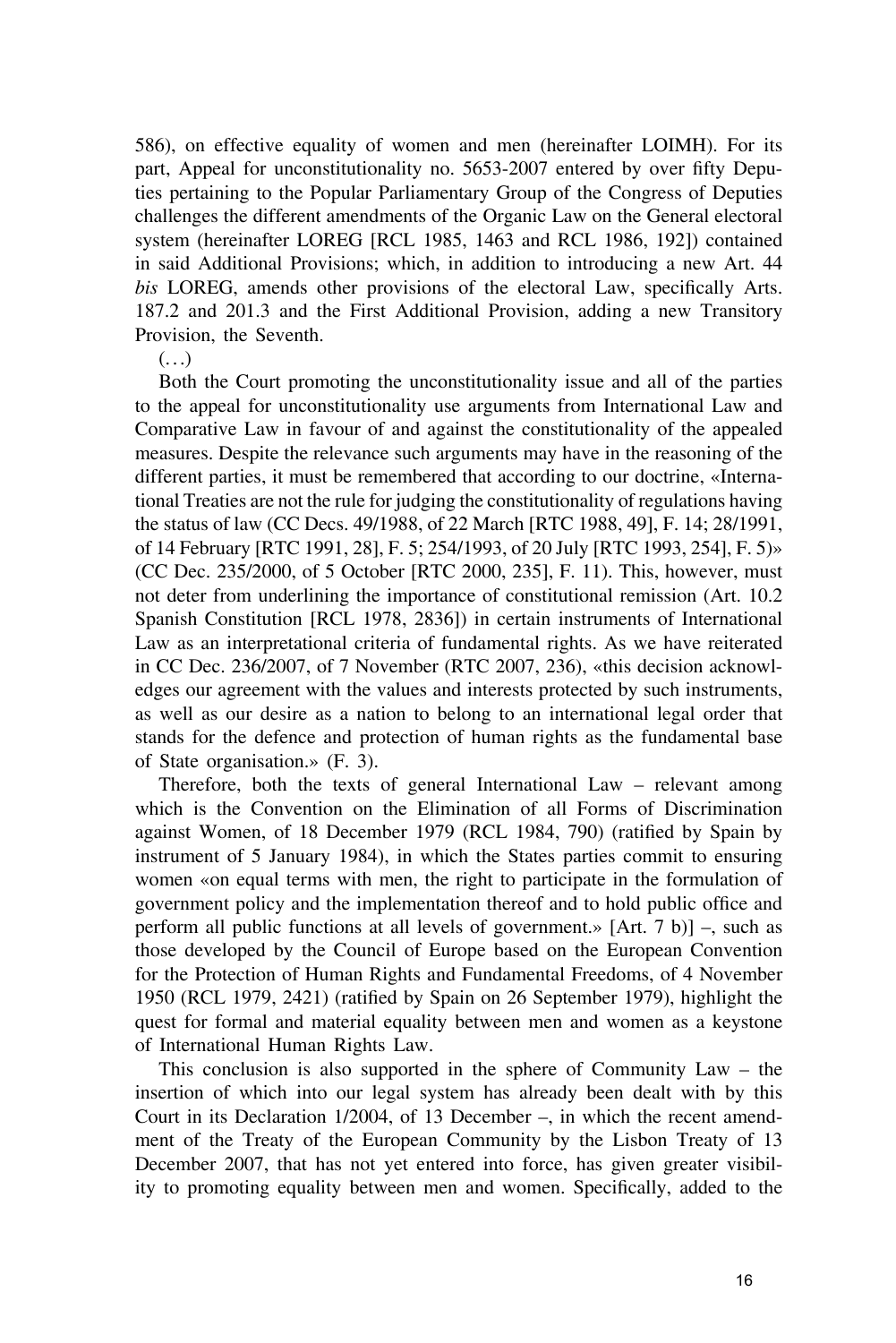definition of a transversal objective for all community activities, consisting of «eliminating inequalities between men and women and promoting their equality,» as already contained in Art. 3.2, is a new Art. 1 *bis*, according to which «The Union is founded on the values of respect for human dignity, freedom, democracy, equality, the rule of law, and respect for human rights, including the right of persons belonging to minorities. These values are common to the Member states in a society in which pluralism, non-discrimination, tolerance, justice, solidarity, and equality between women and men prevail.» The inclusion of equality in this set of fundamental values is in correlation to the assumption of a commitment to foster such values, set forth in the second paragraph of the new Art. 2.3 of the Treaty of the European Community.

Therefore, beyond the generic mandates to foster equality among men and women, international conventions (in contrast to other international texts to which the parties refer but which, despite their unquestionable political value, do not fall under the mandate of Art. 10.2 of the Spanish Constitution), do not in principle discuss the specific instruments that States may use to enforce them. It is in this sphere in which the considerations of Comparative Law contained in the documents presented in both processes are found. Without entering into evaluations it is not up to us to make, it must be pointed out that the vicissitudes of Italian and French jurisprudence to which the parties refer are explained precisely owing to a fundamental difference between their legal systems and ours, owing to the special feature of the extensiveness of Art. 9.2 of the Spanish Constitution, which expressly deals with political participation and adds promotion and facilitation to the idea of removal (of barriers). So, the introduction in our neighbouring countries of measures similar to the ones subject to controversy here was preceded by constitutional reforms that have included the idea of promoting equality between men and women in the area of political representation –thereby going leaving behind a narrowly formal view and going beyond the mandates to merely remove obstacles to achieve effectiveness– in terms similar to the ones that have existed from the beginning in the Spanish Constitution which constitutes, obviously, our only yardstick of constitutionality.

 $\left( \ldots \right)$ 

On the basis of the above, the Constitutional Court, by the authority vested in it by the Constitution of the Spanish nation,

Has decided

To dismiss Constitutionality Issue no. 4069-2007, brought by Administrative-Contentious Court no. 1 of Santa Cruz de Tenerife, and the Appeal for a declaration of unconstitutionality no. 5653-2007, entered by over fifty Deputies of the Popular Parliamentary Group of the Congress of Deputies."

#### 4. CC Dec. no. 60/2008 of 26 May

Right to double review in the criminal sphere

"the appellant has developed a challenge to the current system of Spanish judicial cassation and the specific legitimacy for bringing such appeal (Art. 854 Law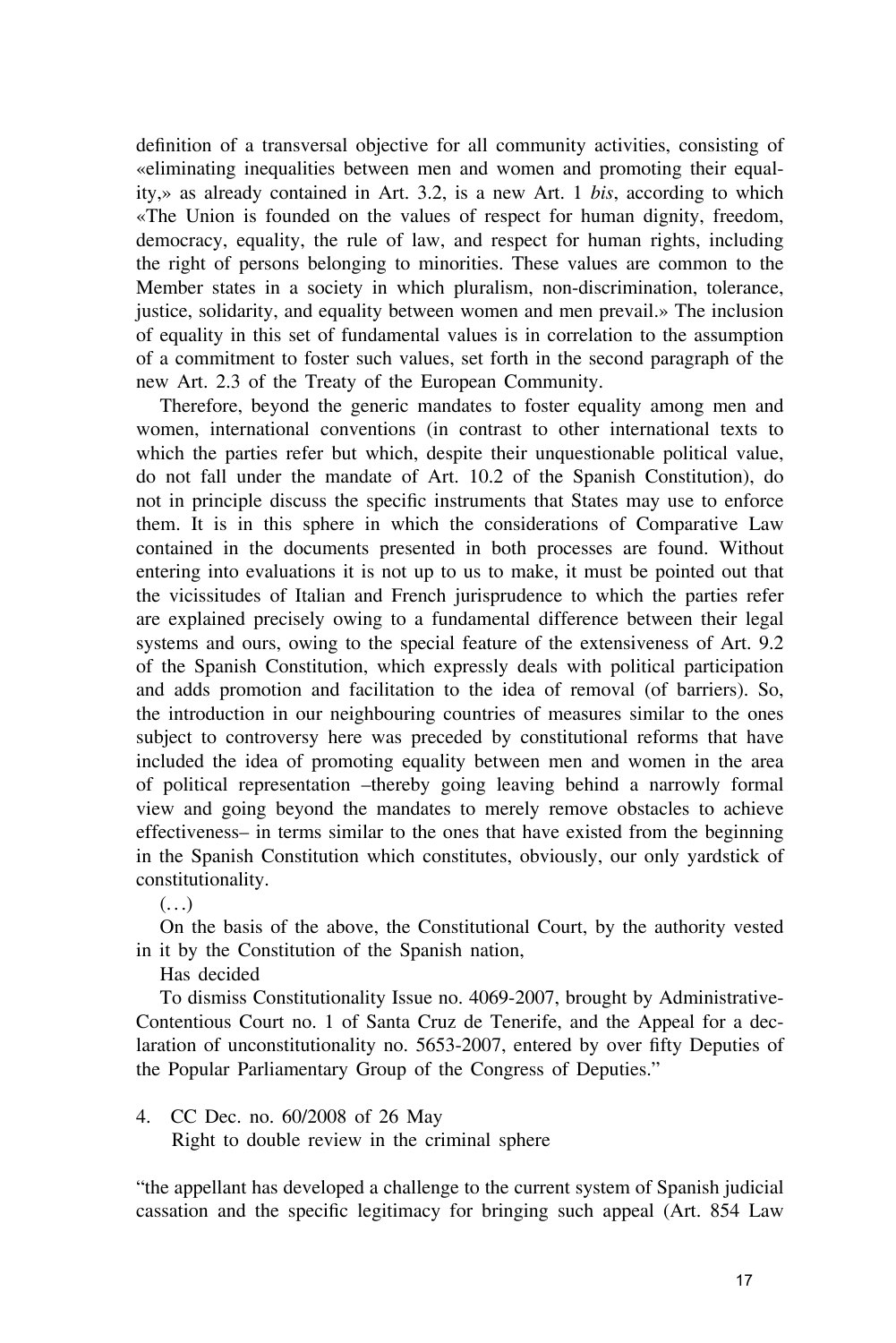on Criminal Procedure [LEG 1882, 16]), concluding that he/she lacked the possibility of appealing the Decision against him, issued by the Criminal Section of the Supreme Court against an original acquittal Decision. He/she considers that such circumstance has violated his/her right to all due guarantees of law, including, because of its effect on the interpretation of Art. 24.2 of the Spanish Constitution (RCL 1978, 2836) of Art.14.5 of the International Covenant on Civil and Political Rights (ICCPR) (RCL 1977, 893), the right of any person found guilty of an offence to a review of the conviction and the sentence imposed.

Under this perspective it is important to state that, in fact the mandate of said Art. 14.5 ICCPR, even though there is no express constitutional recognition, makes it mandatory to consider that the guarantees of the criminal process referred to by the Constitution in its Art. 24.2 include appeal to a higher Court and that, consequently, all the rules of criminal procedural law under our legal system (CC Decs. 76/1982, of 14 December [RTC 1982, 76], F. 5; 70/2002, of 3 April [RTC 2002, 70], F. 7, among others) must be interpreted in a more favourable sense regarding the existence of an appeal of this type. Nonetheless, while such a mandate has been included in our domestic Law through Art. 10.2 of the Spanish Constitution under which the rules regarding fundamental rights and public freedoms recognised by the Constitution are to be interpreted in consonance with such text (CC Decs. 80/2003, of 28 April [RTC 2003, 80], F. 2; 105/2003, of 2 June [RTC 2003, 105], F. 2), it is not in an of itself sufficient for non-existing appeals to be created (CC Decs. 51/1985, of 10 April [RTC 1985, 51], F. 3; 30/1986, of 20 February [RTC 1986, 30], F. 2). By virtue thereof, acknowledging the free ability of legislators to determine such appeals, we have set forth a body of doctrine, starting fundamentally with CC Dec. 70/2002, of 3 April (RTC 2002, 70), F. 7, which determines that «there is a functional assimilation between the appeal for cassation and the right to review of a conviction and sentence as set forth in Art. 14.5 ICCPR, provided a broad interpretation exists of the review possibilities in the cassation court and that the right set forth in the Covenant is interpreted not as a right to a second review with full repetition of the proceedings, but rather as a right to have a higher Court review the correctness of the proceedings undertaken in the first instance, reviewing the correct application of the rules allowing for declaration of guilt and the imposition of sentence in the specific case. These rules include, of course, all provisions that govern the criminal process and make it a fair one, with all due guarantees; those which inspire the principle of presumption of innocence and the rules of logic and experience according to which inferences must be made that lead to the consideration of a fact as proven» (in this same regard, CC Decs. 80/2003, of 28 April [RTC 2003, 80], F. 2, 105/2003, of 2 June [RTC 2003, 105], F. 2, and 116/2006, of 24 April [RTC 2006, 116], F. 5).

Dealing now with the case to which the appeal refers, this Court has also had the occasion to confirm (as in CC Dec. 296/2005, of 21 November [RTC 2005, 296], F. 3) that «the absence of an instrument to review the conviction Decision in appeal [now in cassation], does not amount to the absence of a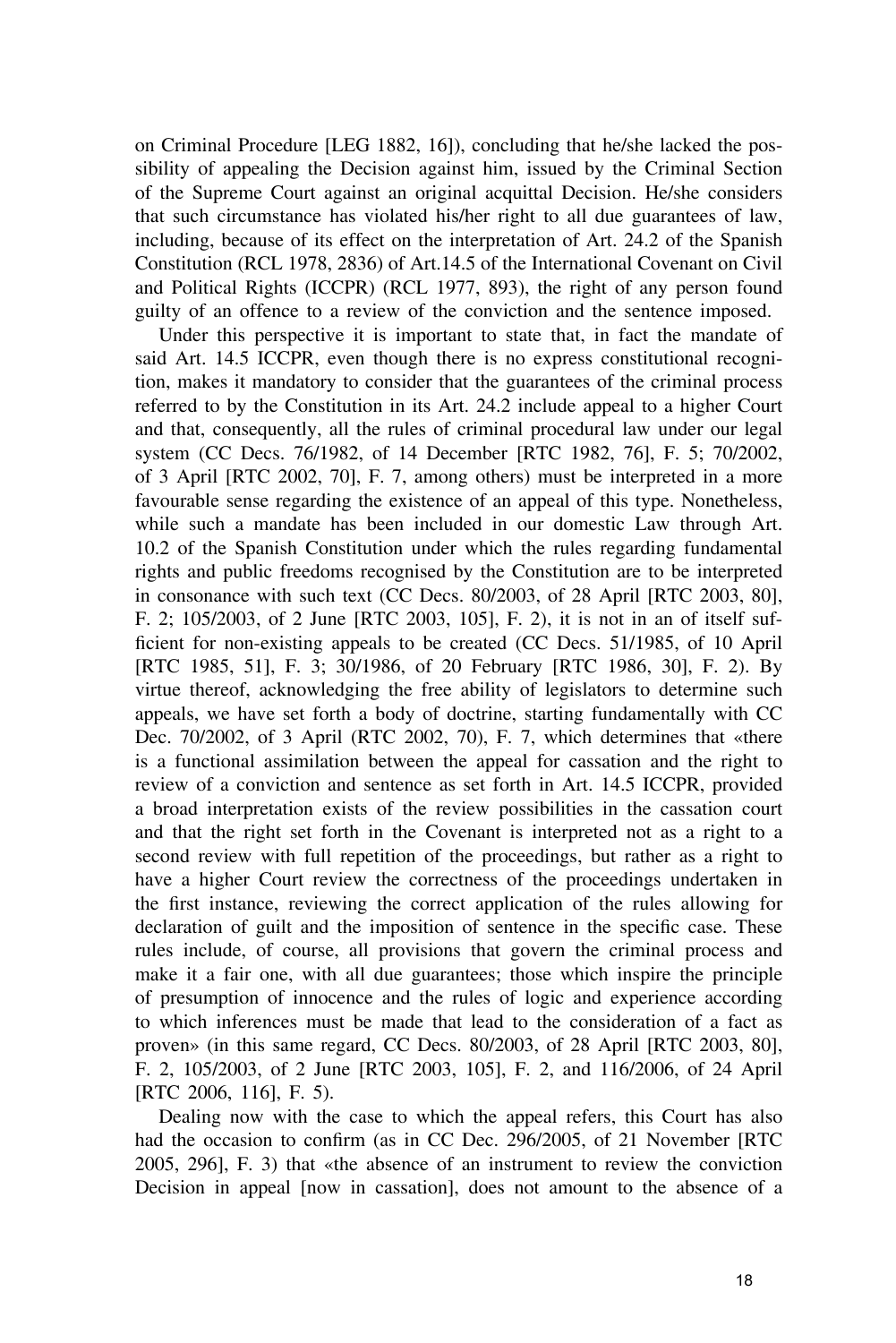procedural guarantee of constitutional rank. In any case the possibility of a later decision by a higher Court after a criminal conviction is not an essential part of Art. 14.5 ICCPR as an instrument for the interpretation of the right to a process with all due guarantees (Art. 24.2 Spanish Constitution), a decision that could be the third in a case in which the initial decision was an acquittal or even in the event that the review increased the sentence originally imposed. What is required in this context as a guarantee, as ordered both in the exercise of the defence and in the absence of error in the judicial decision, is that in the judgment of criminal matters there be two reviews». With the perspective of the right to effective judicial protection without lack of defence, now chosen by the appellant, it is important to point out that Constitutional Court Order 318/1995, of 22 November, F. 2, stated that «from a teleological standpoint, what is underlying in the finalistic context of the right to effective judicial protection under Art. 24.1 of the Spanish Constitution is the prohibition of lack of defence in a general judgment, which does not take place when, as in the case at hand, the allegations of the plaintiff have been examined and found to be in conformance with Law by two different judicial bodies. Following this, the decision can hardly be considered non-reflective, and there is therefore no reason that conviction in the second instance would require the opening of a new cycle of ordinary justice» (in this same sense CC Order ATC 306/1999, of 13 December [RTC 1999, 306 AUTO], F. 5, cited by the Prosecutor in his/her allegations). Under such circumstances, this Court also confirms that «there is no violation *per se* inherent in a conviction being handed down in the second instance, and it is not constitutionally necessary to provide for new review in a chain of new jurisdictions that could be endless» (for all, CCD 104/2006, of 3 April [RTC 2006, 104], F. 8). All this doctrine is consistent, furthermore, with the provision in Art. 2 of Protocol no. 7 to the European Convention for the Protection of Human Rights and Fundamental Freedoms, of 22 November 1984, signed and pending ratification by Spain, that considers that there may be an exception to the right to have a conviction examined by a higher jurisdictional body, when a person is found guilty and sentenced as a result of an appeal of his/her acquittal. This Court has interpreted that such a possibility should not be considered an exception to the right of access to appeal in criminal matters as proclaimed by Art. 14.5 ICCPR, but rather a limitation of its essential content, whereby for a better understanding of our doctrine in this regard it must be pointed out that the procedural instruments available to guarantee the defence of the parties and good judicial decisions, such as the provision of new appeals for prior decisions, may collide with other interests of constitutional rank, such as legal protection and speedy Administration of Justice, and may also lose part of their virtual protection by excessive time transpiring between the fact being judged and the date of the judgement (thus, already cited CC Dec. no. 296/2005, of 21 November [RTC 2005, 296], F. 3).

In accordance with what has been set forth above we can state that there is no violation of the right to a process with all due guarantees and to effective judicial protection as alleged by the appellant, since he/she had two instances